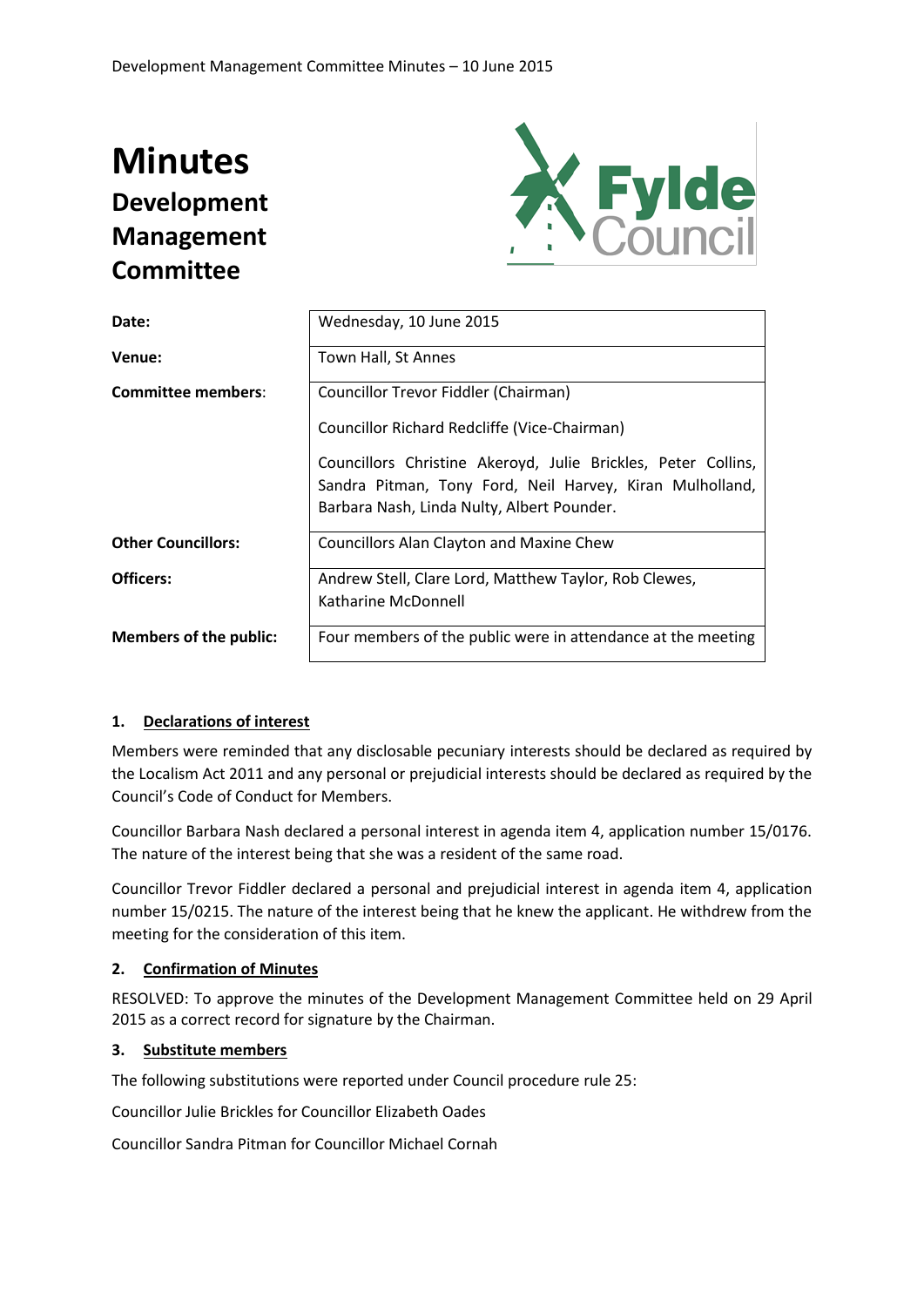# **4. Substitute Members at Development Management Committee**

The Committee considered nominations for ten members to serve as substitutes on the Development Management Committee.

It was RESOLVED to nominate the following members to serve as substitutes on the Development Management Committee:

Councillor Julie Brickles Councillor Frank Andrews

Councillor Alan Clayton Councillor Angela Jacques

Councillor Maxine Chew Councillor Sandra Pitman

Councillor Peter Hardy Councillor Ray Thomas

Councillor Heather Speak Councillor Viv Willder

# **5. Development Management Matters**

The Committee considered the report of Andrew Stell (Development Manager) which set out the various planning applications. A copy of the Late Observation Schedule was circulated at the meeting.

Following detailed consideration of each application, it was RESOLVED to decide the applications as stated in the schedule attached.

(For the consideration of application number 15/0215 Councillor Fiddler left the room. Councillor Redcliffe took the Chair for the duration of the item).

# **6. List of Appeals Decided**

Members were advised that no appeal decision letters had been received between 16/04/2015 and 29/05/2015.

It was RESOLVED to note the report.

# **7. Exclusion of the Public**

Members of the committee were invited to consider passing a resolution to exclude the public from the meeting in accordance with the provisions of section 100A (4) of the Local Government Act 1972, on the grounds that the business to be discussed was exempt information defined in paragraph 5 of Schedule 12A of the Act, information in respect of which a claim to legal professional privilege could be maintained in legal proceedings.

It was RESOLVED to exclude the public.

# **8. Exempt Item**

The Committee considered a report from the Head of Planning and Regeneration regarding possible approaches to a planning appeal in relation to refusal of planning applications 14/0302 and 14/0735 at land off Willow Drive, Wrea Green.

Following a lengthy debate, the Committee RESOLVED that;

**1.** the case against the 100 dwelling scheme (14/0302) be maintained, but that officers and the consultant negotiate matters with the appellant's representatives to satisfactorily resolve the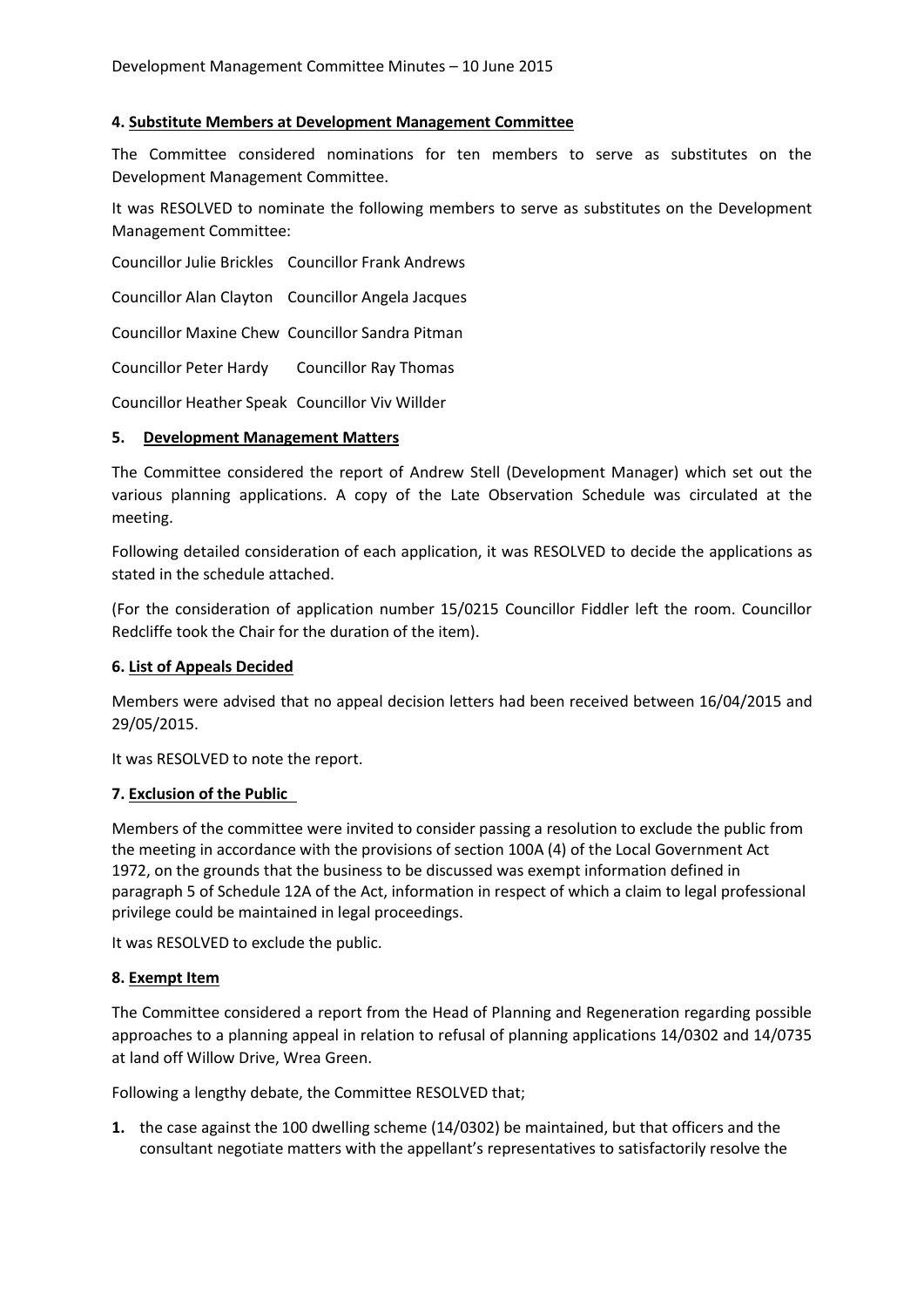transport, affordable housing and education matters through a legal agreement;

- 2. the case against the 49 dwelling scheme (14/0735) be revised by withdrawing opposition to the principle of development, but that officers and the consultant continue negotiations to satisfactorily resolve the transport, affordable housing and education matters through a legal agreement; and
- 3. the authority's negotiations with the appellant and agent on these matters be delegated to the Head of Planning and Regeneration, with direction from the Chairman and Vice-Chairman of Development Management Committee where appropriate.

-----------------------------------------

# **Fylde Borough Council copyright [2015]**

You may re-use this document/publication (not including logos) free of charge in any format or medium. You must re-use it accurately and not in a misleading context. The material must be acknowledged as Fylde Borough Council copyright and you must give the title of the source document/publication.

Where we have identified any third party copyright material you will need to obtain permission from the copyright holders concerned.

This document/publication was also available on our website at www.fylde.gov.uk

Any enquiries regarding this document/publication should be sent to us at the Town Hall, St Annes Road West, St Annes FY8 1LW, or to [listening@fylde.gov.uk.](mailto:listening@fylde.gov.uk)

--------------------------------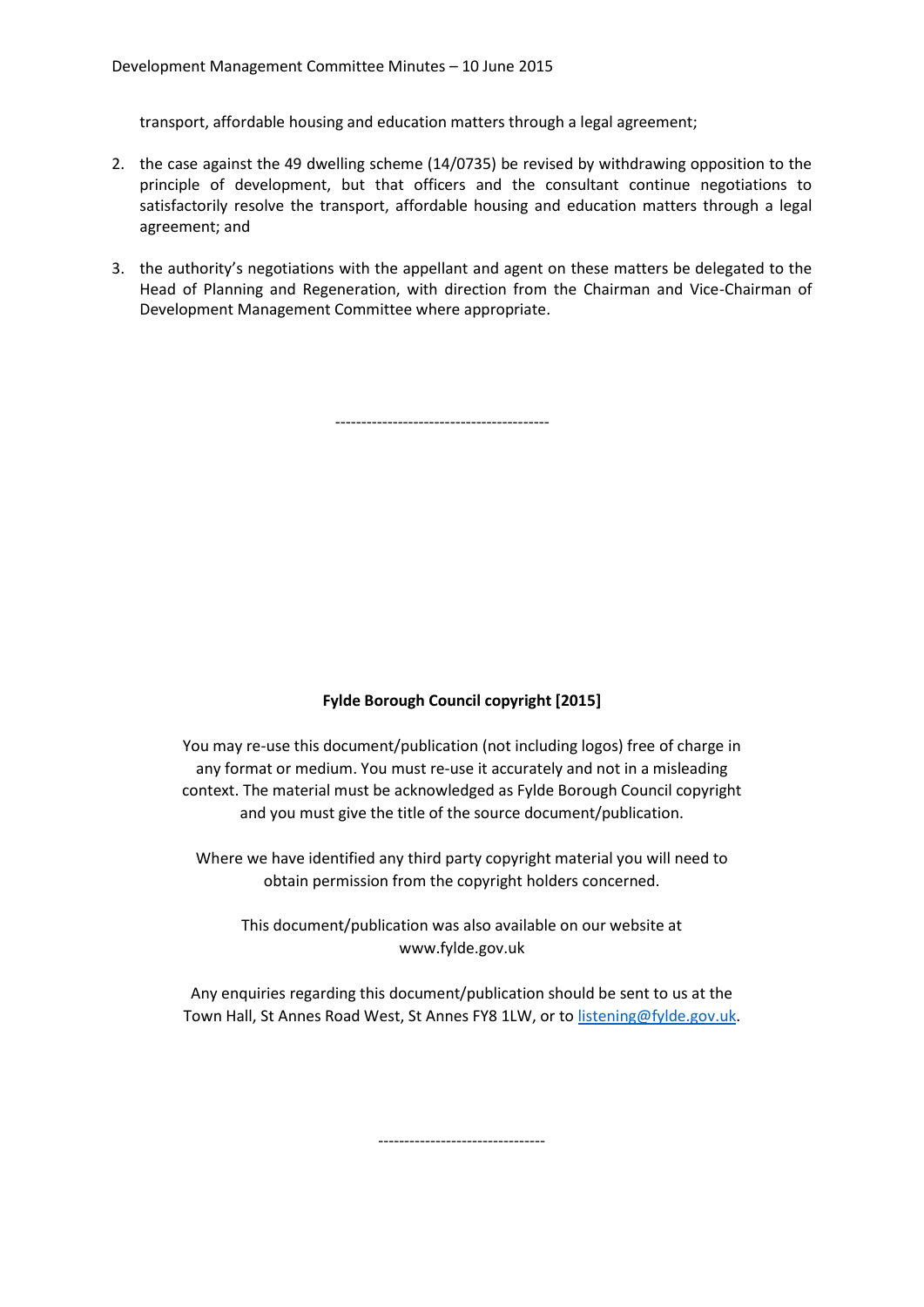# **Development Management Committee Minutes 10 June 2015**

**Item Number:** 1

| Application Reference: 13/0562 |                           | <b>Type of Application:</b>                                       | <b>Outline Planning</b> |
|--------------------------------|---------------------------|-------------------------------------------------------------------|-------------------------|
|                                |                           |                                                                   | Permission              |
| Applicant:                     | TWO BROOKS VALLEY Agent : |                                                                   |                         |
|                                | <b>LTD</b>                |                                                                   |                         |
| Location:                      |                           | GEORGES GARAGE, 45 LYTHAM ROAD, BRYNING WITH WARTON,              |                         |
|                                | PRESTON, PR4 1AD          |                                                                   |                         |
| <b>Proposal:</b>               |                           | OUTLINE APPLICATION FOR RESIDENTIAL DEVELOPMENT FOR UPTO 7        |                         |
|                                |                           | DWELLINGS, WITH ACCESS FROM LYTHAM ROAD APPLIED FOR AND ALL OTHER |                         |
|                                | <b>MATTERS RESERVED.</b>  |                                                                   |                         |

#### **Decision**

Outline Planning Permission :- Granted

#### **Conditions and Reasons**

1 In the case of any 'Reserved Matter', application for approval shall be made not later than the expiration of three years beginning with the date of this permission, and the development shall be begun not later than the expiration of two years from the final approval of the reserved matters or, in the case of approval on different dates, the final approval of the last such matter to be approved.

In accordance with the provisions of Section 92 of the Town and Country Planning Act 1990.

2 Before any works are commenced on site, details of the reserved matters, namely appearance, landscaping, and scale, shall be submitted to and approved by the local planning authority and the development thereafter carried out in accordance with such approval.

> The application was submitted in outline and details of these matters still remain to be submitted

- 3 This consent relates to the following plans and / or reports:
	- Site Location Plan Dwg no. OS01, 02 August 2013
	- Proposed A3 Site Layout Dwg no. 451/LRW/SLP, dated Feb 2015 and received by the LPA on 10 March 2015
	- Design & Access Statement produced by Two Brooks Valley and dated September 2013

For the avoidance of doubt and as agreed with the applicant / agent.

4 Prior to the commencement of any development hereby approved a schedule of all materials to be used on the external walls and roofs of the approved dwellings shall be submitted to and approved in writing by the Local Planning Authority. This specification shall include the size, colour and texture of the materials and shall be supported with samples of the materials where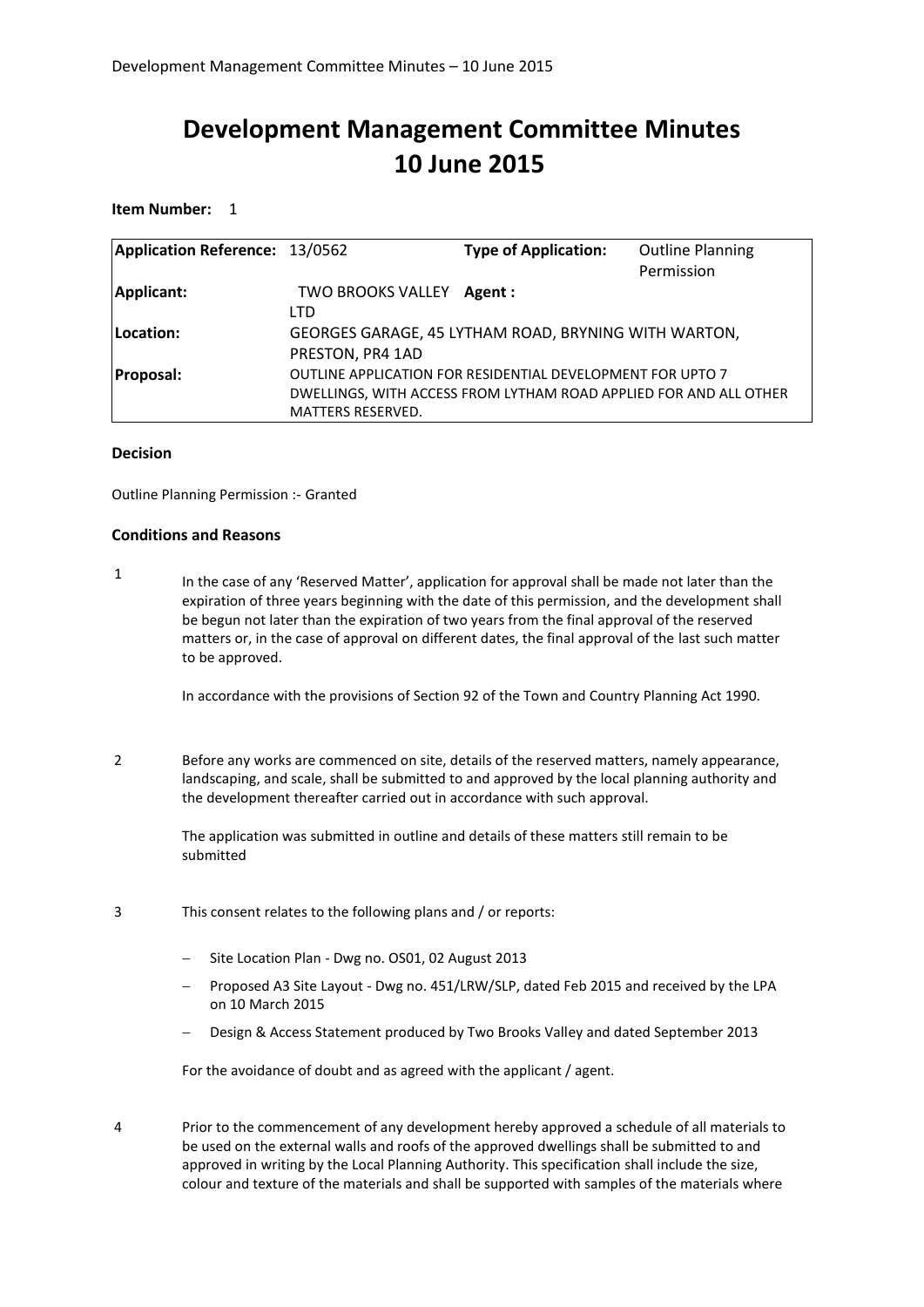5

6

7

8

appropriate. Once this specification has been agreed it shall be utilised in the construction of the dwellings and only varied with the prior written consent of the Local Planning Authority.

Such details are not shown on the application and to secure a satisfactory standard of development.

Prior to the commencement of any development hereby approved a schedule of all hard surfacing materials to be used on the access roads, driveways, paths and any other hard surfaced areas within the development shall be submitted to and approved in writing by the Local Planning Authority. This specification shall include the size, colour and texture of the materials and shall be supported with samples of the materials where appropriate. Once this specification has been agreed it shall be utilised in the construction of the dwellings and only varied with the prior written consent of the Local Planning Authority.

Such details are not shown on the application and to secure a satisfactory standard of development.

Prior to the commencement of any development hereby approved, a schedule of all boundary treatments around the site perimeter, between individual neighbouring plots and between plots and the internal roadway shall be submitted to and approved in writing by the Local Planning Authority. The development shall thereafter be constructed in full accordance with this approved schedule of boundaries.

To provide an appropriate finished appearance of the development and to maintain an appropriate level of privacy between dwellings as required by Policy HL2 of the Fylde Borough Local Plan.

Prior to any on site construction a Construction Plan shall be submitted to, and approved in writing by, the Local Planning Authority. The Plan is to include method and details of construction; including vehicle routing to the site, construction traffic parking and any temporary traffic management measures, times of construction, access and deliveries. Such a Construction Plan is to be implemented and adhered to during the construction of the development.

To maintain the safe operation of the pedestrian and highway network in the area during construction given the proximity to residential properties.

Prior to the commencement of development, a detailed levels plan indicting the existing and proposed ground levels and proposed finished floor levels throughout the site shall be submitted to and approved in writing by the Local Planning Authority. The development shall be implemented in full accordance with this plan, unless variations from it are previously agreed in writing by the Local Planning Authority.

To ensure the site is constructed in a manner that ensure a satisfactory relationship with neighbouring dwellings and the land is appropriately drained as required by Policy HL2 and EP30 of the Fylde Borough Local Plan

9 That no works shall commence or be undertaken between the months of March and July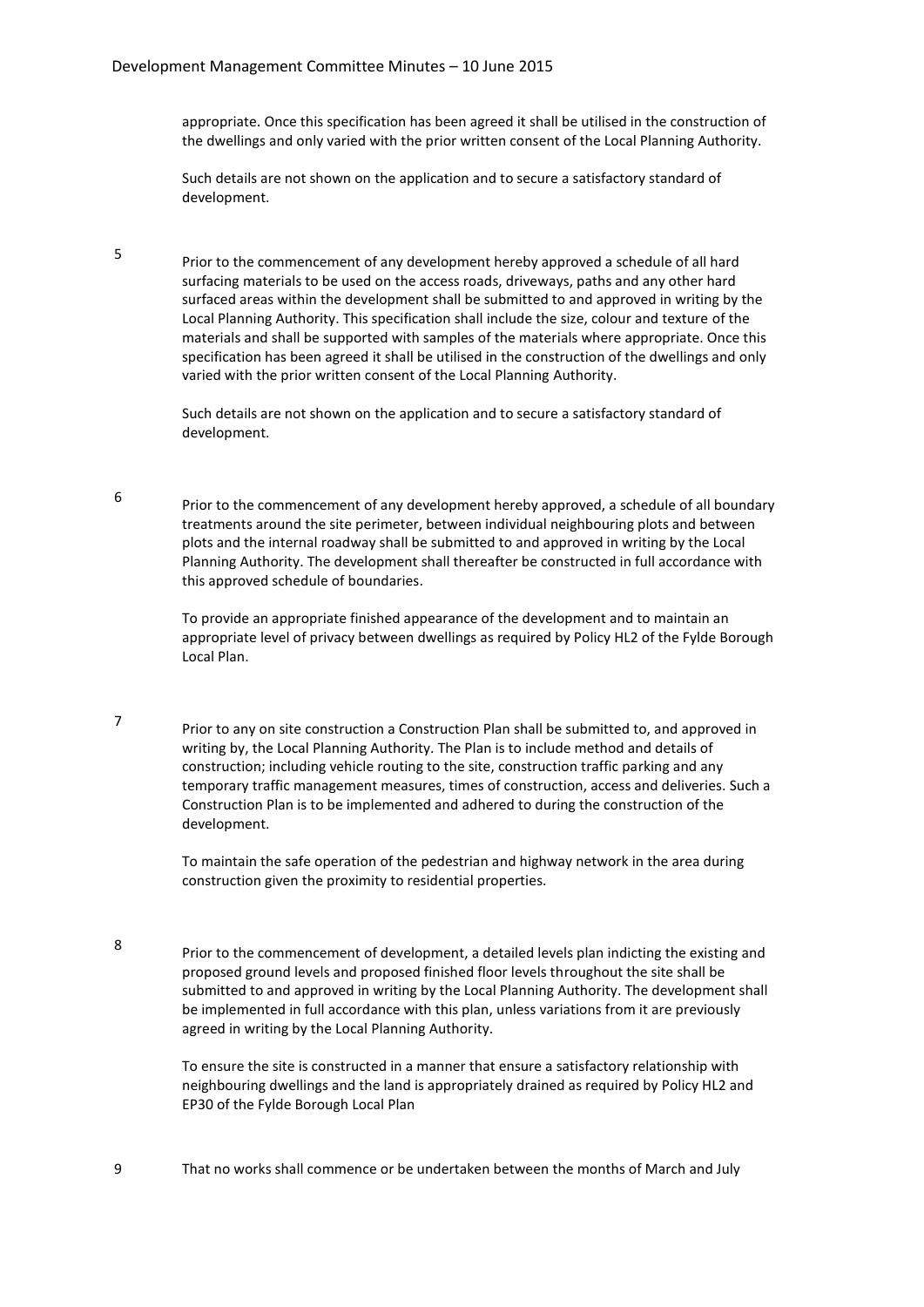inclusive, until a walkover survey of the site and its boundary hedges has been undertaken to establish the presence of any breeding birds and the results submitted to the Local Planning Authority. Should such sites be identified, then a mitigation and phasing scheme for any construction works in the vicinity of the identified nesting sites shall be submitted to the Local Planning Authority for approval and implemented throughout the construction of the dwelling.

To ensure that disturbance to any breeding birds within the site is minimised during the construction of the dwellings.

10 No occupation of any part of the permitted development shall take place until a verification report demonstrating completion of works set out in the remediation strategy approved under planning permission ref. 05/14/0833 and prepared by SKM Enviros (Final report dated September 2013 reference BHI\_SKM\_AH\_001). The effectiveness of the remediation shall be submitted to and approved, in writing, by the Local Planning Authority. The report shall include results of sampling and monitoring carried out in accordance with the approved verification plan to demonstrate that the site remediation criteria have been met. It shall also include any plan (a "long-term monitoring and maintenance plan") for longer-term monitoring of pollutant linkages, maintenance and arrangements for contingency action, as identified in the verification plan. The long-term monitoring and maintenance plan shall be implemented as approved.

> Reason: To ensure completion of the site remediation and reduce the risk of pollution to controlled waters as a result of the development.

11 No part of the development hereby approved shall commence until a scheme for the construction of the site access has been submitted to, and approved by, the Local Planning Authority in consultation with the Highway Authority, and thereafter been constructed and completed in accordance with the approved scheme.

> In order that the traffic generated by the development does not exacerbate unsatisfactory highway conditions in advance of the completion of the highway scheme/works.

12 The new estate road/access between the site and Lytham Road shall be constructed in accordance with the Lancashire County Council Specification for Construction of Estate Roads to at least base course level before any development takes place within site

> To ensure that satisfactory access is provided to the site before the development hereby permitted becomes operative.

13 Notwithstanding any indication on the approved plans, no development approved by this permission shall commence until a scheme for the disposal of foul and surface waters for the entire site has been submitted to and approved in writing by the Local Planning Authority. For the avoidance of doubt, surface water must drain separate from the foul and no surface water will be permitted to discharge directly or indirectly into existing foul or combined sewerage systems. Unless otherwise agreed in writing by the Local Planning Authority any surface water draining to the public surface water sewer must be restricted to a maximum pass forward flow of 5 l/s. The development shall be completed, maintained and managed in accordance with the approved details.

> To ensure a satisfactory form of development and to prevent an undue increase in surface water run off and to reduce the risk of flooding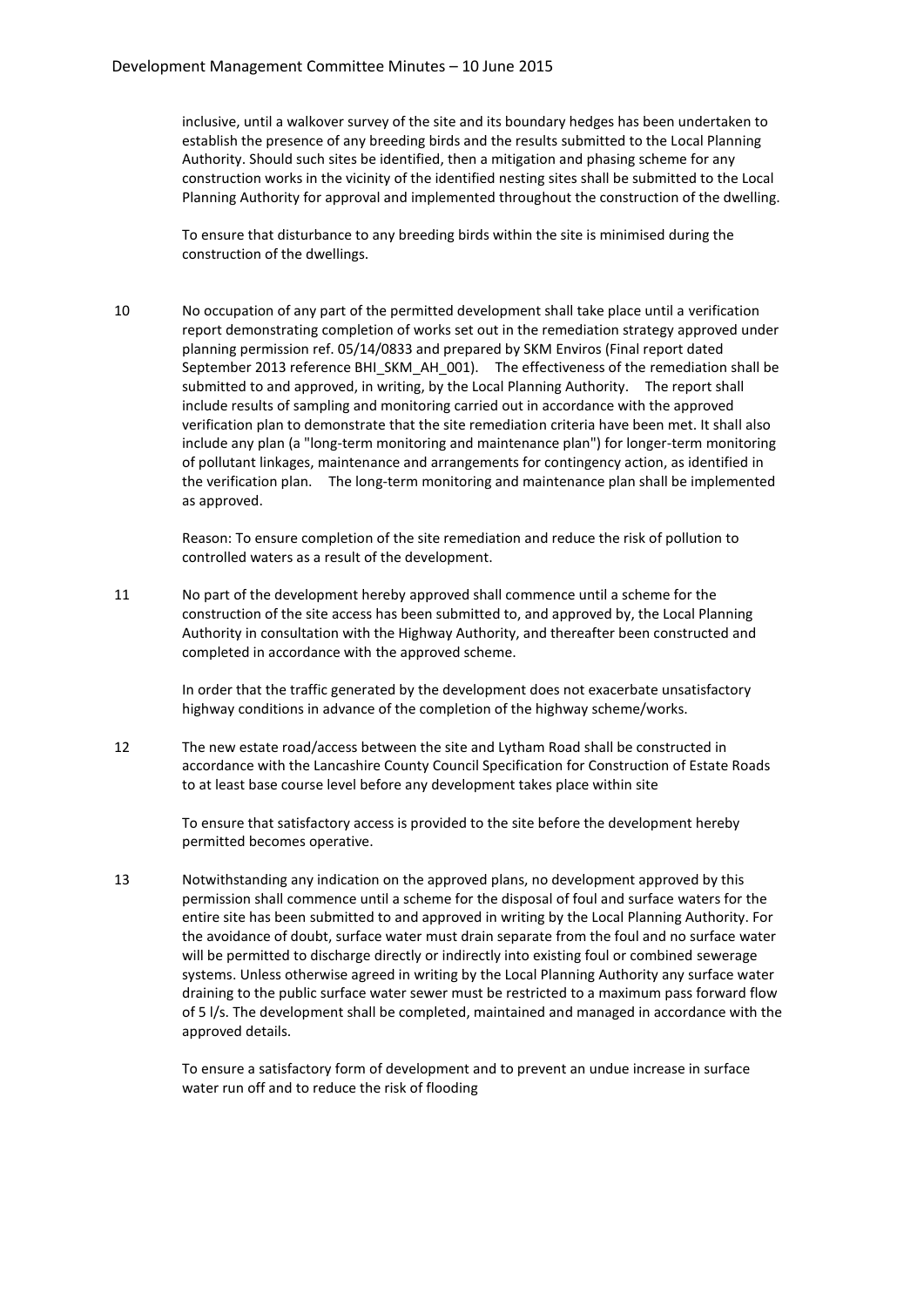#### **Informative notes:**

1. The Local Planning Authority (LPA), in reaching this decision, has followed the guidance in paragraphs 186 and 187 of the National Planning Policy Framework. The Framework advises that the LPA should work proactively with applicants to secure developments that improve the economic, social and environmental conditions of the area

#### **Item Number:** 2

| <b>Application Reference: 14/0770</b> |                                | <b>Type of Application:</b>                                   | <b>Full Planning Permission</b> |
|---------------------------------------|--------------------------------|---------------------------------------------------------------|---------------------------------|
| Applicant:                            | Keystone Design<br>Associates  | Agent:                                                        |                                 |
| Location:                             |                                | 48 PRESTON STREET, KIRKHAM, PRESTON, PR4 2ZA                  |                                 |
| <b>Proposal:</b>                      | <b>GARAGES AND LANDSCAPING</b> | PROPOSED ERECTION OF THREE DETACHED DWELLINGS WITH ASSOCIATED |                                 |

#### **Decision**

Full Planning Permission :- Granted

#### **Conditions and Reasons**

1 The development must be begun not later than the expiration of 3 years commencing upon the date of this permission, and where applicable should be carried out in strict accordance with the approved plan(s) which accompany the decision notice.

> This standard time limit is required to be imposed pursuant to Section 51 of the Planning and Compulsory Purchase Act 2004, while compliance with approved plans to ensure the approved standard of development is achieved.

- 2 This consent relates to the following plans and / or reports:
	- Location Plan A013/084/S/11
	- Proposed plans and Elevations A013/084/9/101 revision C
		- A013/084/P/102 revision B
		- A013/084/P/103 revision B
	- Survey details for tress A013/084/ST

Reason: For the avoidance of doubt and as agreed with the applicant / agent.

3 Notwithstanding any denotation on the approved plans samples of all the materials to be used for the house and garage elevations, roofs and for the hardstanding areas shall be submitted to and approved in writing by the Local Planning Authority prior to the commencement of building operations and thereafter only those approved materials shall be used in the development unless otherwise agreed in writing with the Authority.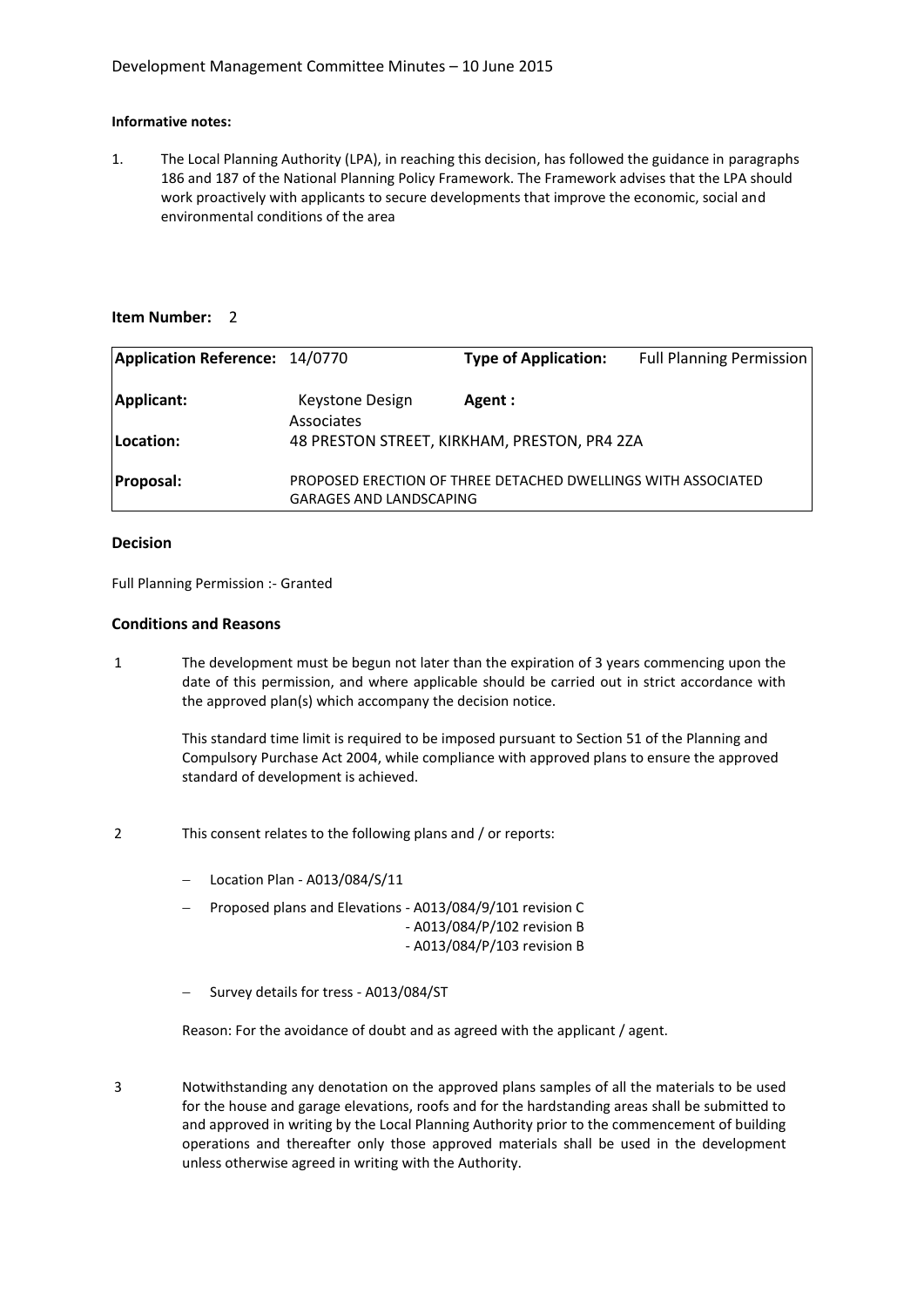To preserve the character of the Kirkham Conservation Area.

4 Landscaping, including hard surface landscaping shall be carried out and preserved in accordance with a scheme and programme which shall be submitted to and approved by the Local Planning Authority before any development is commenced. Specific details shall include finished levels, means of enclosures, car parking [as applicable] hard surfacing materials, minor artifacts and street furniture, lighting and services as applicable. Soft landscape works shall include plans and written specifications noting species, plant size, number and densities and an implementation programme. The scheme and programme shall thereafter be varied only in accordance with proposals submitted to and approved in writing by the Local Planning Authority and such variations shall be deemed to be incorporated in the approved scheme and programme. The approved landscaping scheme shall be implemented in a timetable of planting to be agreed in writing with the Local Planning Authority but which in any event shall be undertaken no later than the next available planting season. The developer shall advise the Local Planning Authority in writing of the date upon which landscaping works commence on site prior to the commencement of those works.

To enhance the quality of the development in the interests of the amenities of the locality.

5 The whole of the landscape works, as approved shall be implemented and subsequently maintained for a period of 10 years following the completion of the works. Maintenance shall comprise and include for the replacement of any trees, shrubs or hedges that are removed, dying, being seriously damaged or becoming seriously diseased within the above specified period, which shall be replaced by trees of a similar size and species. The whole of the planted areas shall be kept free of weeds, trees shall be pruned or thinned, at the appropriate times in accordance with current syvicultural practice. All tree stakes, ties, guys, guards and protective fencing shall be maintained in good repair and renewed as necessary. Mulching is required to a minimum layer of 75mm of spent mushroom compost or farm yard manure which should be applied around all tree and shrub planting after the initial watering. Weed growth over the whole of the planted area should be minimised. Any grassed area shall be kept mown to the appropriate height and managed in accordance with the approved scheme and programme.

> To ensure a satisfactory standard of development and in the interest of visual amenity in the locality.

6 Prior to any development activity commencing, retained trees shall be protected by erecting 'HERAS' fencing at the Root Protection Areas (RPAs) identified on the approved plan and a scheme shall be submitted detailing the phasing of development and this phasing plan shall be approved in writing by the Local Planning Authority.

> Within, or at the perimeter of, these root protection areas, all of the following activities are prohibited:

- Lighting of fires;
- Storage of site equipment, vehicles, or materials of any kind;
- The disposal of arisings or any site waste;
- Any excavation;
- The washing out of any containers used on site.

The 'HERAS' fencing shall not be removed or relocated to shorter distances from the tree without the prior agreement of the Local Planning Authority. Any work to retained trees to facilitate development or site activity must be agreed in advance with the Local Planning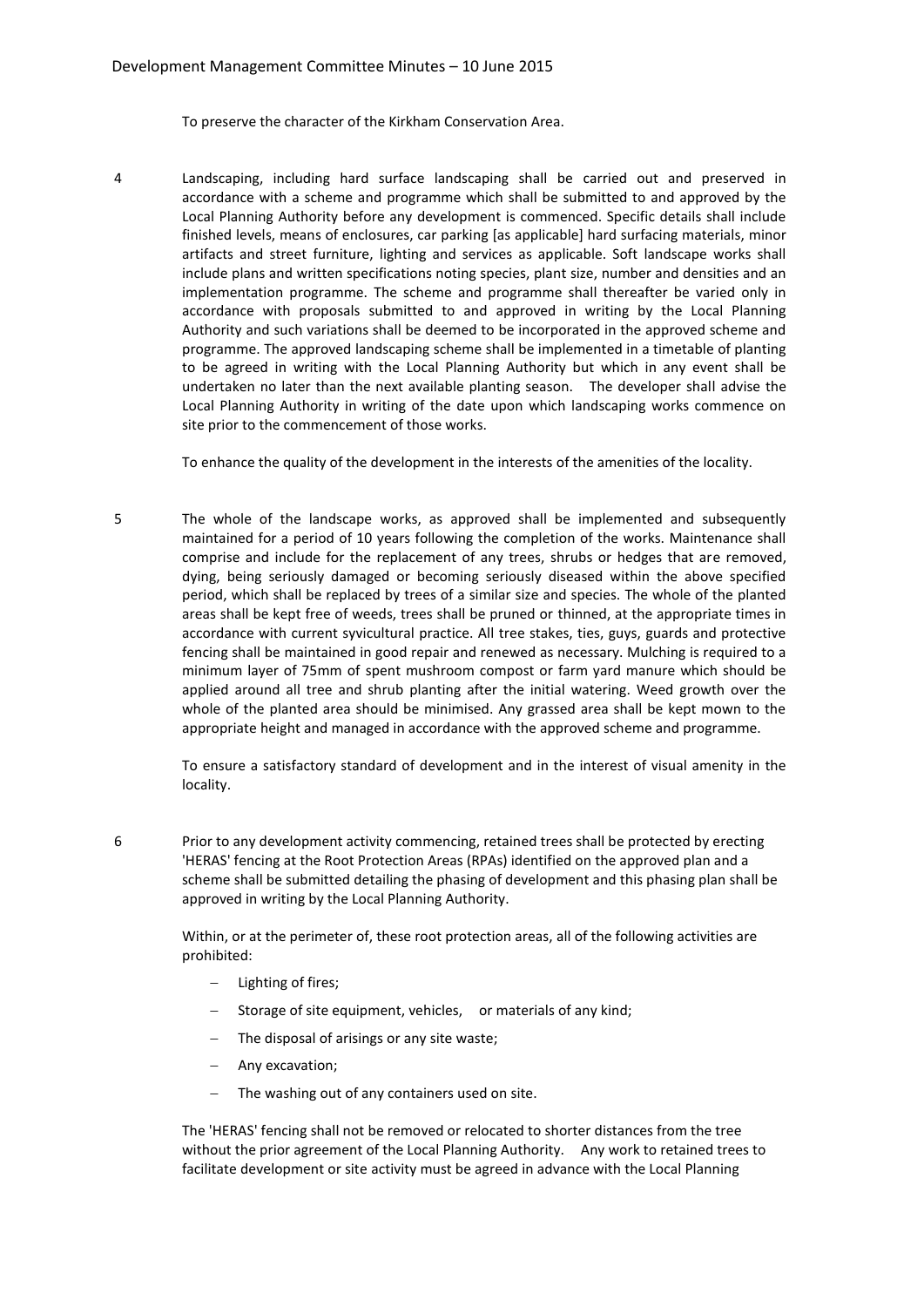Authority and must meet the requirements of BS3998:2010 Tree Work - recommendations.

The developer shall arrange a site meeting with the Local Planning Authority trees officer prior to the commencement of each phase and any amendments to the tree protection and development phasing plan identified at the meetings shall be incorporated into the trees protection and development phasing scheme.

Reason: To ensure that tree root damage and damage to the aerial parts of retained trees is avoided so that the trees' health and visual amenity is not diminished by development activity.

7 A full drainage scheme incorporating details of foul and surface water connections are to be submitted to the Local Planning Authority for approval prior to the commencement of development and subsequently only those works shall be implemented.

To ensure the provision of a satisfactory drainage scheme.

8 Notwithstanding the provision of Article 3, Schedule 2, Part 1, Classes A, B&C, D, E, F, G, H of the Town and Country Planning General Permitted Development Order 2015 [or any Order revoking or re-enacting that Order], no further development of the dwellings or curtilages relevant to those classes shall be carried out without Planning Permission.

#### **[CLASS VARIABLES**

| А   | House Extensions.                       |
|-----|-----------------------------------------|
| B&C | Roof Extensions/alterations             |
| D   | Porches                                 |
| E   | Curtilage buildings                     |
| F   | Hardstanding                            |
| G   | <b>Flues and Chimneys</b>               |
| н   | Satellite antennal                      |
|     |                                         |
|     | To ensure that the Local Planning Autho |

rity has control over any future development of the dwellings which may adversely affect the character and appearance of the dwellings and the surrounding area.

9 Notwithstanding the provision of Classes A, B, C of Part 2 to Schedule 2 in Article 3 of the Town and Country Planning General Permitted Development Order 2015 [or any Order revoking or re-enacting that Order], no further development of the dwellings or curtilages relevant to those classes shall be carried out without Planning Permission.

[CLASS VARIABLES

- A Gates, walls, fences
- B New access
- C Exterior treatment]

To ensure that the Local Planning Authority has control over any future development of the dwellings which may adversely affect the character and appearance of the dwellings and the surrounding area.

10 The garages shall be used as private garages only and no trade or business shall be carried on, in or from the buildings.

To safeguard the amenities of the neighbourhood.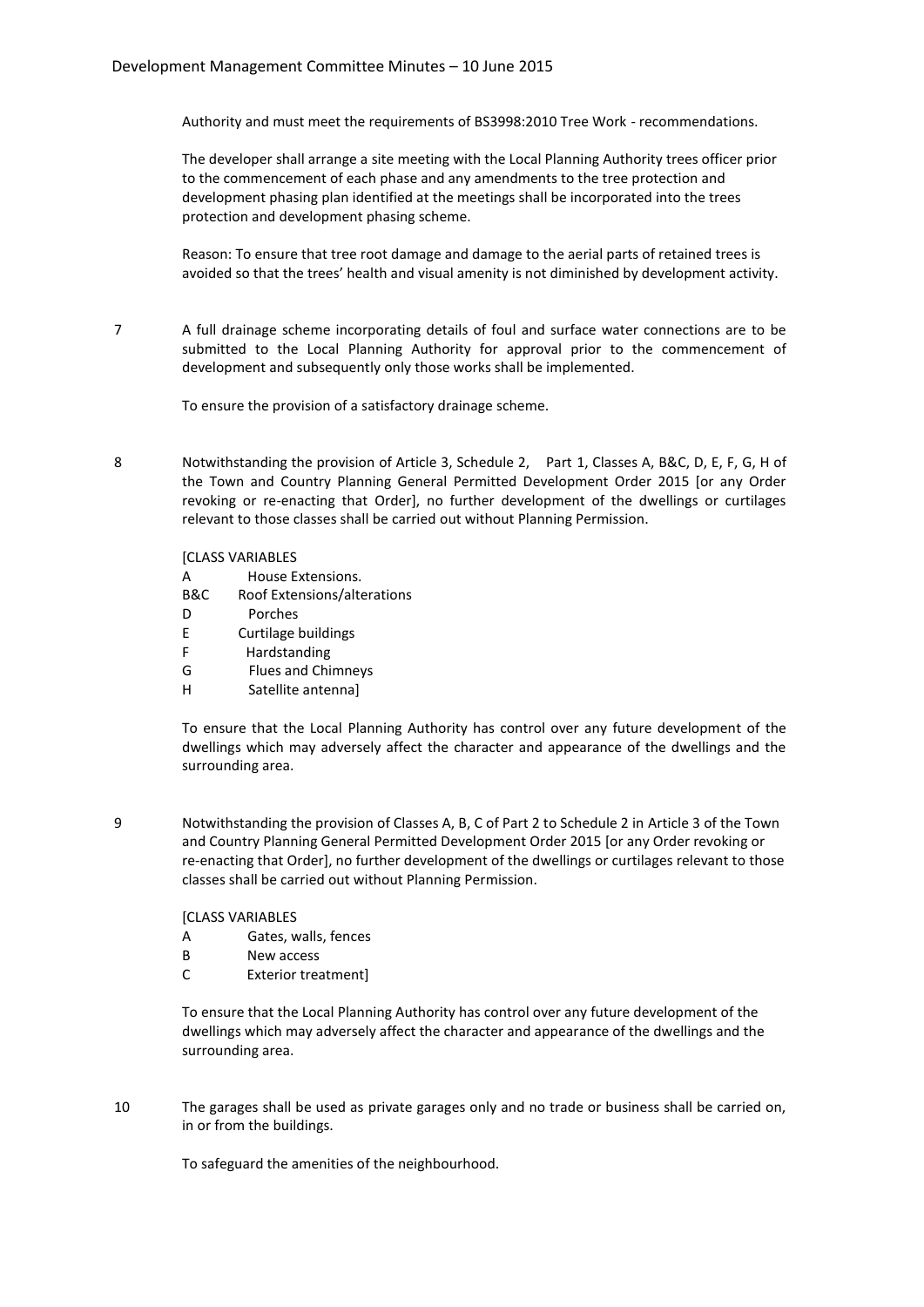11 Prior to commencement full details of all boundary treatments, notwithstanding details on the approved plan, shall be provided to the Local Planning Authority for written approval. The boundary treatments shall be erected in accordance with these details prior to the first occupation of each dwelling and then maintained thereafter.

In the interest of visual amenity.

12 Prior to commencement a scheme shall be submitted for any alterations to existing ground levels on site indicating existing and proposed levels and the nature of the proposed works in sectional detail for the written approval of the Local Planning Authority. The development shall be undertaken in accordance with this approved detail.

To ensure the safeguarding of existing features on site.

13 Before the use of the site hereby permitted is brought into operation facilities shall be provided within the site by which means the wheels of vehicles may be cleaned before leaving the site.

> To avoid the possibility of the public highway being affected by the deposit of mud and / or loose materials thus creating a potential hazard to road users.

14 No part of the development hereby approved shall commence until a scheme for the construction of the site access and the off-site works of highway improvement has been submitted to, and approved in wiring by, the Local Planning Authority in consultation with the Highway Authority.

> In order to satisfy the Local Planning Authority and Highway Authority that the final details of the highway scheme/works are acceptable before work commences on site.

#### **Informative notes:**

- 1. This consent requires the construction, improvement or alteration of an access to the public highway. Under the Highways Act 1980 Section 184 the County Council as Highway Authority must specify the works to be carried out. Only the Highway Authority can carry out these works and therefore before any access works can start you must contact the Environment Directorate for further information. This can be done either by:
	- visiting www.lancashire.gov.uk and following the links after searching 'Vehicle Crossings'
	- telephoning the Area Manager South 01772 538560
	- writing to the Area Manager South, Lancashire County Council, Cuerden Way, Bamber Bridge, Preston PR5 6BS quoting the planning application.
- 2. The Local Planning Authority (LPA), in reaching this decision, has followed the guidance in paragraphs 186 and 187 of the National Planning Policy Framework. The Framework advises that the LPA should work proactively with applicants to secure developments that improve the economic, social and environmental conditions of the area. This has been demonstrated by securing revised plans during the course of the application which have overcome initial problems.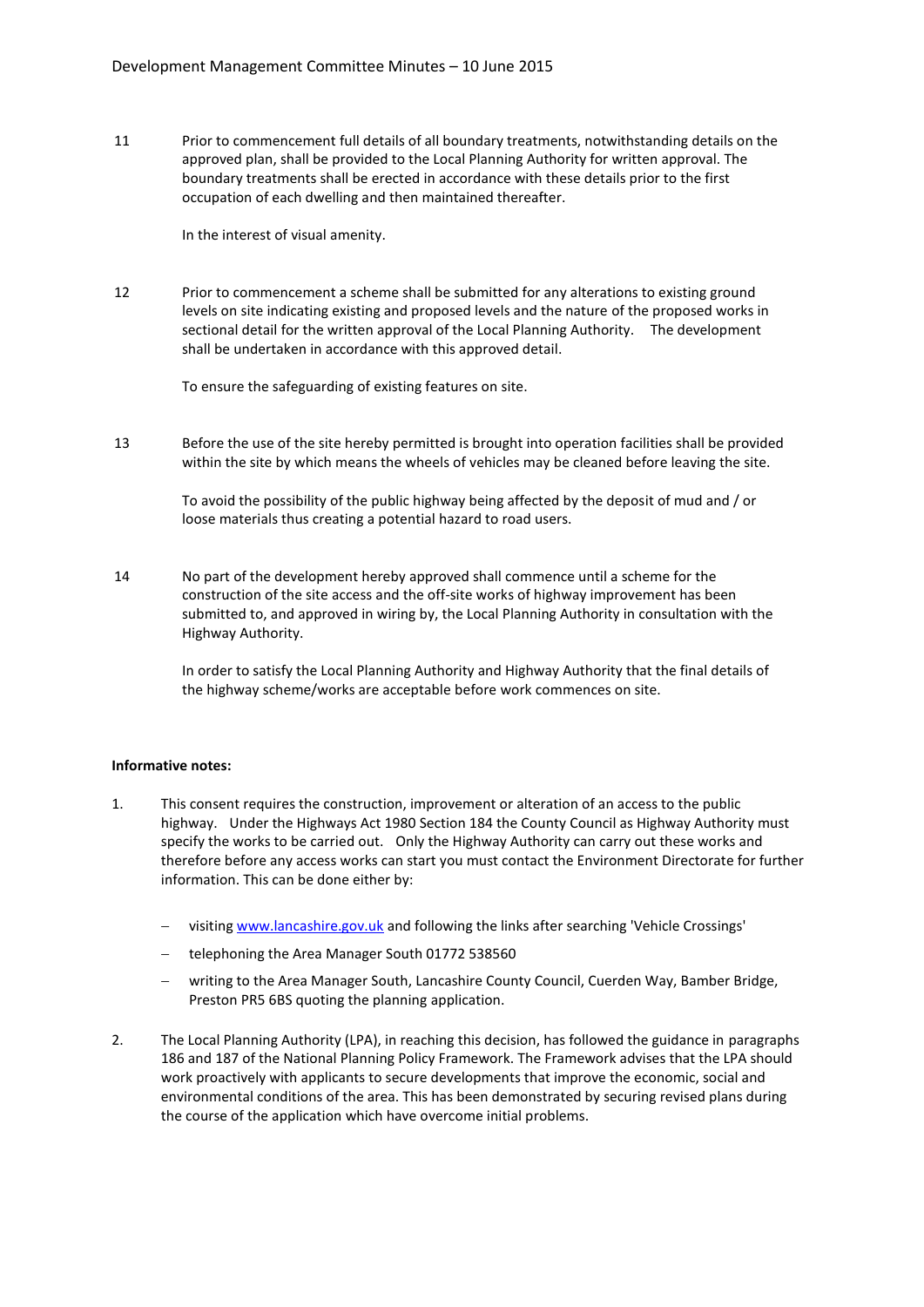| <b>Application Reference: 14/0844</b> |                               | <b>Type of Application:</b>                                     | <b>Listed Building Consent</b>                                      |
|---------------------------------------|-------------------------------|-----------------------------------------------------------------|---------------------------------------------------------------------|
| Applicant:                            | Keystone Design<br>Associates | Agent:                                                          |                                                                     |
| Location:                             |                               | 48 PRESTON STREET, KIRKHAM, PRESTON, PR4 2ZA                    |                                                                     |
| Proposal:                             | <b>BUILDING</b>               | LISTED BUILDING CONSENT FOR PROPOSED ERECTION OF THREE DETACHED | DWELLINGS, TWO GARAGES AND LANDSCAPING WORKS IN CURTILAGE OF LISTED |

#### **Decision**

Listed Building Consent :- Granted

#### **Conditions and Reasons**

1 The development must be begun not later than the expiration of 3 years commencing upon the date of this permission, and where applicable should be carried out in strict accordance with the approved plan(s) which accompany the decision notice.

> This standard time limit is required to be imposed pursuant to Section 51 of the Planning and Compulsory Purchase Act 2004, while compliance with approved plans to ensure the approved standard of development is achieved.

- 2 This consent relates to the following plans and / or reports:
	- Location Plan A013/084/S/11
	- Proposed plans and Elevations A013/084/9/101 revision C - A013/084/P/102 revision B - A013/084/P/103 revision B
	- Survey details for tress A013/084/ST

Reason: For the avoidance of doubt and as agreed with the applicant / agent.

3 Notwithstanding any denotation on the approved plans samples of all the materials to be used for the house and garage elevations, roofs and for the hardstanding areas shall be submitted to and approved in writing by the Local Planning Authority prior to the commencement of building operations and thereafter only those approved materials shall be used in the development unless otherwise agreed in writing with the Authority.

To preserve the character of the Kirkham Conservation Area.

4 Landscaping, including hard surface landscaping shall be carried out and preserved in accordance with a scheme and programme which shall be submitted to and approved by the Local Planning Authority before any development is commenced. Specific details shall include finished levels, means of enclosures, car parking [as applicable] hard surfacing materials, minor artifacts and street furniture, lighting and services as applicable. Soft landscape works shall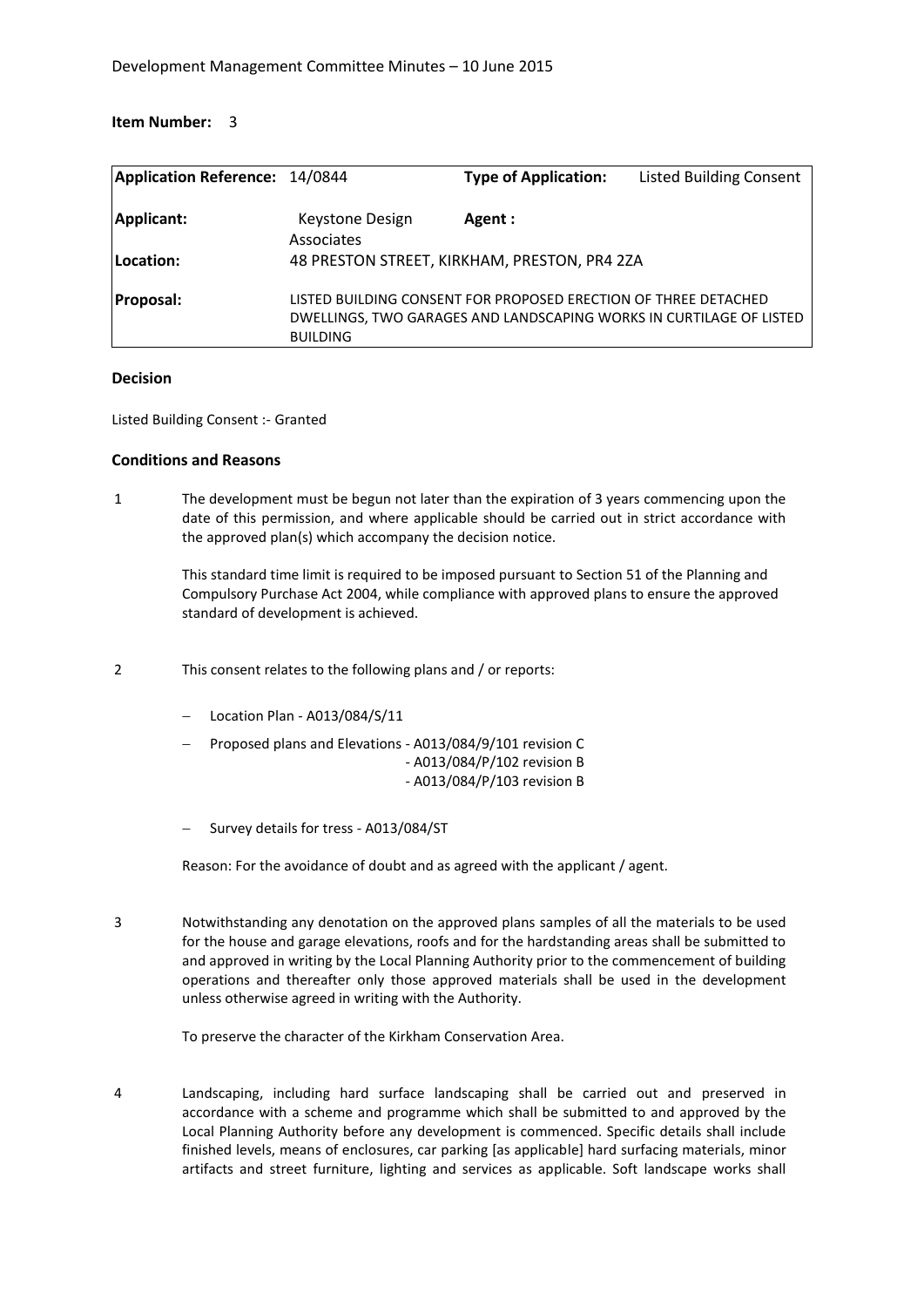include plans and written specifications noting species, plant size, number and densities and an implementation programme. The scheme and programme shall thereafter be varied only in accordance with proposals submitted to and approved in writing by the Local Planning Authority and such variations shall be deemed to be incorporated in the approved scheme and programme. The approved landscaping scheme shall be implemented in a timetable of planting to be agreed in writing with the Local Planning Authority but which in any event shall be undertaken no later than the next available planting season. The developer shall advise the Local Planning Authority in writing of the date upon which landscaping works commence on site prior to the commencement of those works.

To enhance the quality of the development in the interests of the amenities of the locality.

5 The whole of the landscape works, as approved shall be implemented and subsequently maintained for a period of 10 years following the completion of the works. Maintenance shall comprise and include for the replacement of any trees, shrubs or hedges that are removed, dying, being seriously damaged or becoming seriously diseased within the above specified period, which shall be replaced by trees of a similar size and species. The whole of the planted areas shall be kept free of weeds, trees shall be pruned or thinned, at the appropriate times in accordance with current syvicultural practice. All tree stakes, ties, guys, guards and protective fencing shall be maintained in good repair and renewed as necessary. Mulching is required to a minimum layer of 75mm of spent mushroom compost or farm yard manure which should be applied around all tree and shrub planting after the initial watering. Weed growth over the whole of the planted area should be minimised. Any grassed area shall be kept mown to the appropriate height and managed in accordance with the approved scheme and programme.

> To ensure a satisfactory standard of development and in the interest of visual amenity in the locality.

6 The provisions of the landscaping scheme, when approved to the satisfaction of the Local Planning Authority, shall be implemented prior to the commencement of the application development in a timetable of works to be agreed in writing with the Local Planning Authority upon receipt of this decision notice. Prior to first occupation of any of the dwellings the trees identified to be planted shall be planted and any trees that are damaged or become severely diseased during the development period shall be replaced during the next planting season with trees of such a size and species as may be agreed in writing with the Local Planning Authority.

> To ensure early establishment of the landscaping works to afford initial enhancement of the development and to safeguard the visual amenities of the neighbourhood.

7 Prior to commencement full details of all boundary treatments, notwithstanding details on the approved plan, shall be provided to the Local Planning Authority for written approval. The boundary treatments shall be erected in accordance with these details prior to the first occupation of each dwelling and then maintained thereafter.

In the interest of visual amenity.

8 Prior to commencement a scheme shall be submitted for any alterations to existing ground levels on site indicating existing and proposed levels and the nature of the proposed works in sectional detail for the written approval of the Local Planning Authority. The development shall be undertaken in accordance with this approved detail.

To ensure the safeguarding of existing features on site.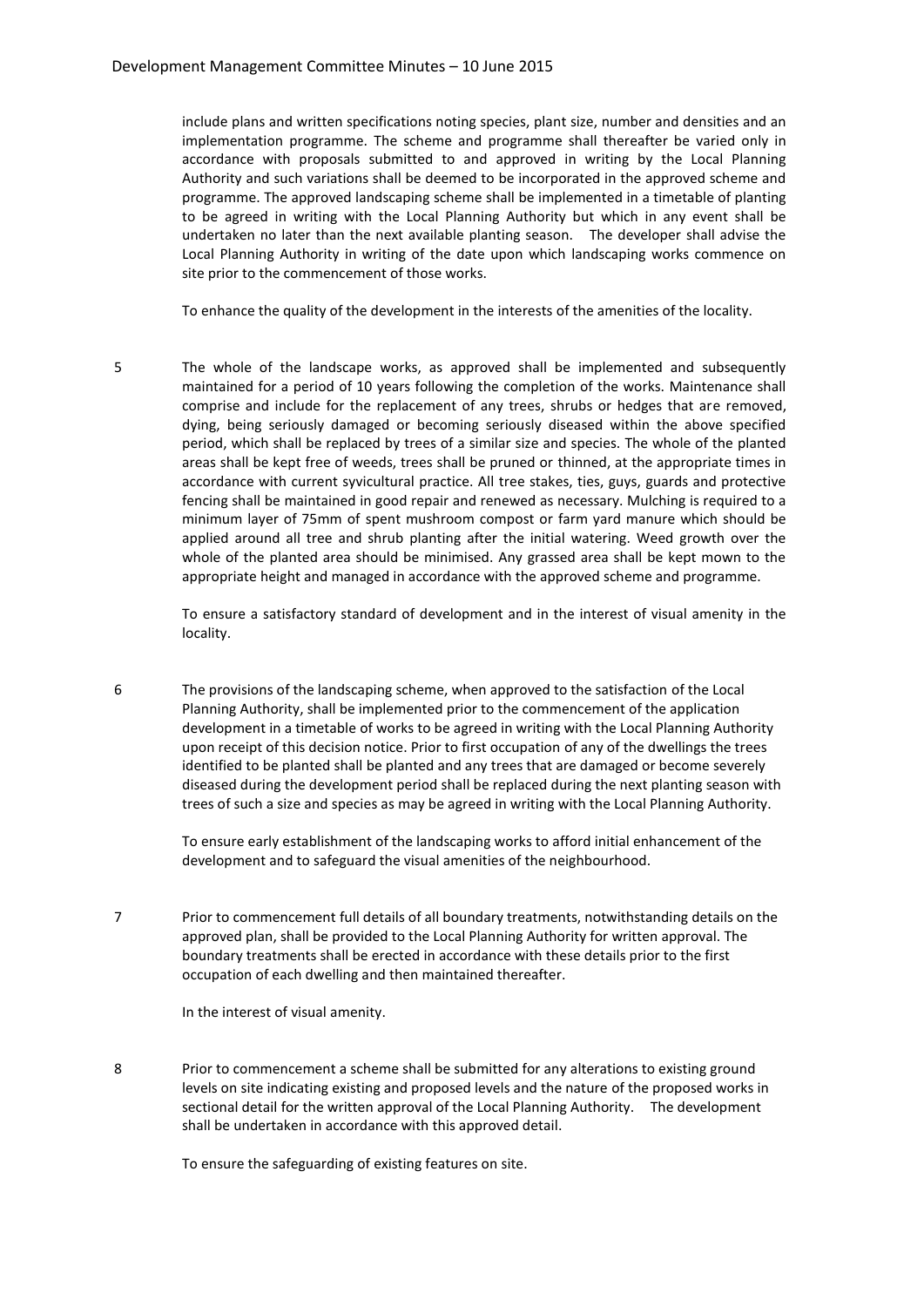| Application Reference: 15/0060 |                              | <b>Type of Application:</b>                                         | <b>Full Planning Permission</b>                                       |
|--------------------------------|------------------------------|---------------------------------------------------------------------|-----------------------------------------------------------------------|
| Applicant:                     | <b>Clifton Leisure Parks</b> | Agent:                                                              | Barrs & Co Chartered<br>Surveyors                                     |
| Location:                      |                              | CLIFTON FIELDS CARAVAN PARK, PEEL ROAD, WESTBY WITH PLUMPTONS,      |                                                                       |
|                                | <b>BLACKPOOL, FY4 5JU</b>    |                                                                     |                                                                       |
| <b>Proposal:</b>               |                              | PROPOSED REVISION OF INTERNAL LAYOUT OF 90 PITCH HOLIDAY TOURING    |                                                                       |
|                                |                              |                                                                     | CARAVAN SITE INCLUDING RELOCATION OF RECEPTION BUILDING, REVISED ROAD |
|                                |                              | AND CARAVAN PITCH LAYOUT, RELOCATION OF PLAY AREA, AND PROVISION OF |                                                                       |
|                                | <b>MAINTENANCE BUILDING.</b> |                                                                     |                                                                       |

#### **Decision**

Full Planning Permission :- Granted

#### **Conditions and Reasons**

1 The development hereby permitted must be begun not later than the expiration of 3 years commencing upon the date of this permission, and where applicable should be undertaken in strict accordance with the plan(s) comprising all aspects of the approved development accompanying the decision notice.

> This standard time limit is required to be imposed pursuant to Section 51 of the Planning and Compulsory Purchase Act 2004, while compliance with approved plans is required to ensure the approved standard of development is achieved.

- 2 This consent relates to the following plans and / or reports:
	- Location Plan Clifton Fields Caravan Park (previously Gillets Farm Caravan park)
	- Revised Touring Caravan Park Layout Dwg No. 0468-6A Rev C
	- Proposed Reception/Site Office scale 1:100
	- Proposed New Agricultural Storage Building (Plan and Elevations) Dwg No. P5429-01
	- Proposed Details and Justification Statement Prepared by Robert Barrs of Barrs & Co. Chartered Surveyors, dated 23 Janaury 2015.

Reason: For the avoidance of doubt and as agreed with the applicant / agent.

3 Landscaping shall be carried out and preserved in accordance with the details shown on the approved drawing, Revised Touring Caravan Park Layout (dwg no. 0468-6A Rev C). The scheme and programme shall thereafter be varied only in accordance with proposals submitted to and approved by the Local Planning Authority and such variations shall be deemed to be incorporated in the approved scheme and programme. The approved landscaping scheme shall be implemented in a timetable of planting to be agreed in writing with the Local Planning Authority but which in any event shall be undertaken no later than the next available planting season.

To enhance the quality of the development in the interests of the amenities of the locality.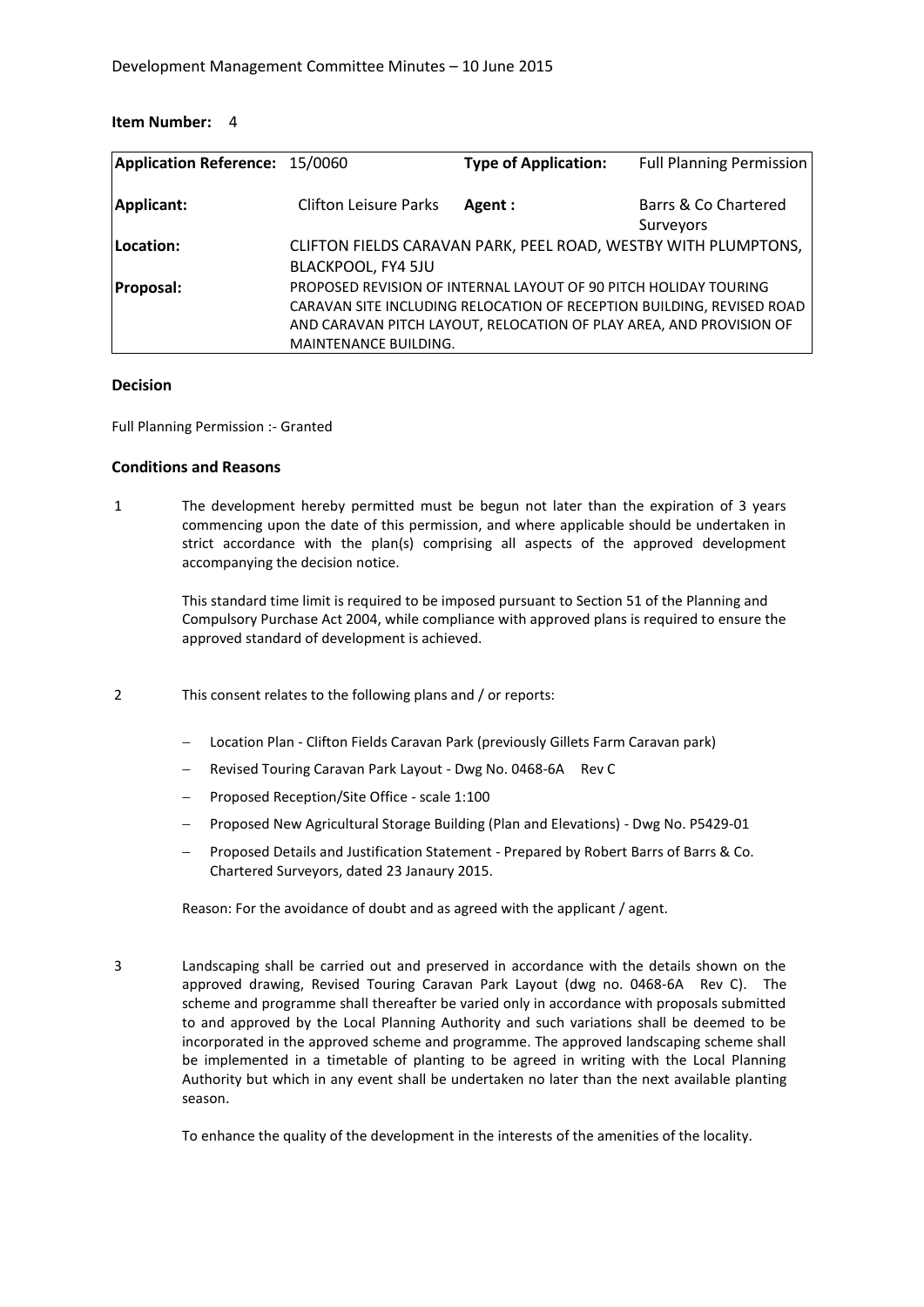4 The whole of the landscape works, as approved shall be implemented and subsequently maintained for a period of 10 years following the completion of the works. Maintenance shall comprise and include for the replacement of any trees, shrubs or hedges that are removed, dying, being seriously damaged or becoming seriously diseased within the above specified period, which shall be replaced by trees of a similar size and species. The whole of the planted areas shall be kept free of weeds, trees shall be pruned or thinned, at the appropriate times in accordance with current syvicultural practice. Shrubs to be planted in accordance with percentage mix shown in the Plant Schedule and in groups containing 5, 7 and 9 plants of the same species. Adjoining groups to contain different species except for where a high proportion of one specie is used. trees to be planted in groups of 3 & 5 of the same specie or as a single specimen between groups. The hedge shall be planted in double staggered rows, 0.5 meters between the two rows and 0.5 meters between plants. trees to be planted at 10m centres and located between the staggered rows of hedge. Planted areas to be covered by a layer of bark mulch or similar to a depth of 75mm and maintained at that depth. Weed growth over the whole of the planted area should be minimised. Any grassed area shall be kept mown to the appropriate height and managed in accordance with the approved scheme and programme.

To ensure a satisfactory standard of development and in the interest of visual amenity in the locality.

5 The caravans stationed on the site the subject of this permission shall not be occupied as a person's sole, or main place of residence.

> To ensure that the approved holiday accommodation is not used for permanent residential occupation which would be contrary to Policy SP2 of the Fylde Borough Local Plan (As Altered) October 2005.

6 The owners/operators of the caravan site shall maintain a register of names of all owners/occupiers of individual caravans and of their main home addresses, and shall make this information available at all reasonable times to the Local Planning Authority.

> To ensure that the approved holiday accommodation is not used for permanent residential occupation which would be contrary to Policy SP2 of the Fylde Borough Local Plan (As Altered) October 2005.

7 The site hereby approved and edged red on the approved plan shall only be used as a caravan site between the period 1 March and 18 January in the following year, with no caravans being occupied or remaining on the site outside of this approved period.

> To enable the Local Planning Authority to retain control over the occupation of the site and to ensure non-permanent accommodation only on the site is secured in the interests of proper planning and the preserving the character of the area.

8 That the area edged red on the application hereby approved shall be used for the siting of no more than 90 caravan pitches, all of which shall be utilised by touring caravans with no statics, park homes, chalets or other such units.

> To define the permission in the interests of clarity, highway safety and the character of the area.

9 The area approved for caravan use and the layout of caravans, roadways, open space and landscaping shall be implemented as shown on the approved drawing 'Revised Touring Caravan Park Layout' - dwg no. 0468-6A Rev C.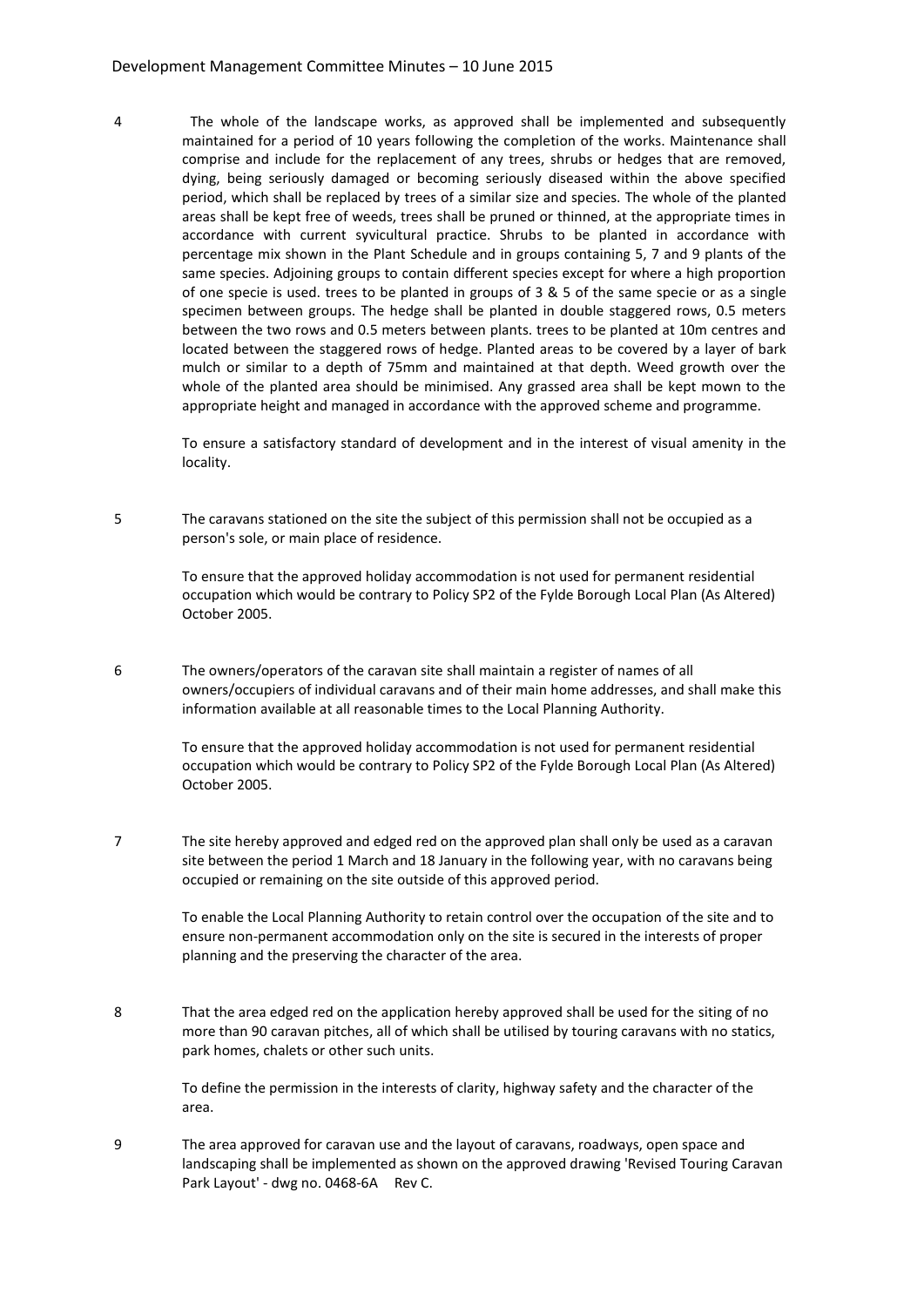To adequately define the permission and ensure the efficient operation of the site in accordance with Policy SP2 and TREC 7 of the Fylde Borough Local Plan.

10 Prior to the first use of the extended caravan site hereby approved the existing hedge growth on the frontage of the site shall be reduced to and be permanently maintained henceforth at a height no greater than 1m above the crown level of the carriageway of Peel Road to provide a visibility splay. The visibility splay secured by this condition shall be that land in front of a line drawn from a point 2.4m measured along the centre line of the proposed road from the continuation of the nearer edge of the carriageway of Peel Road to points measured 90.0 metres in each direction along the nearer edge of the carriageway of Peel Road, from the centre line of the access.

To ensure adequate visibility for the drivers of vehicles entering and leaving the site.

11 Before the access is used for vehicular purposes, that part of the access extending from the highway boundary for a minimum distance of 5 metres into the site shall be appropriately paved in tarmac, concrete or other approved materials.

> To prevent loose surface material from being carried on to the public highway thus causing a potential source of danger to other road users.

12 Prior to the first use of the extended caravan site hereby approved details shall be submitted to and approved in writing by the Local Planning Authority of the play area as indicated on the approved drawing 'Revised Touring Caravan Park Layout' - dwg no. 0468-6A Rev C. This area shall be provided in accordance with the approved details prior to the first use of the extended caravan site and shall be retained at all times thereafter.

To provide an appropriate play facility for the visitors to the site.

13 Prior to the construction of the approved agricultural storage building detailed on the approved drawing 'Proposed New Agricultural Storage Building' dwg no. P5429-01) details of the proposed cladding and roof covering, including finished colour, are to be submitted to and approved in writing by the Local Planning Authority. Thereafter only those approved materials shall be used in the development unless otherwise agreed in writing with the Authority.

Such details are not shown on the application and must be agreed to ensure a satisfactory standard of development.

#### **Informative notes:**

- 1. The Local Planning Authority (LPA), in reaching this decision, has followed the guidance in paragraphs 186 and 187 of the National Planning Policy Framework. The Framework advises that the LPA should work proactively with applicants to secure developments that improve the economic, social and environmental conditions of the area. This has been demonstrated by:
	- Actively engaging in pre-application discussions with the applicant to try and find solutions to problems
	- Providing advice to the applicant/agent during the course of the application on potential problems and possible solutions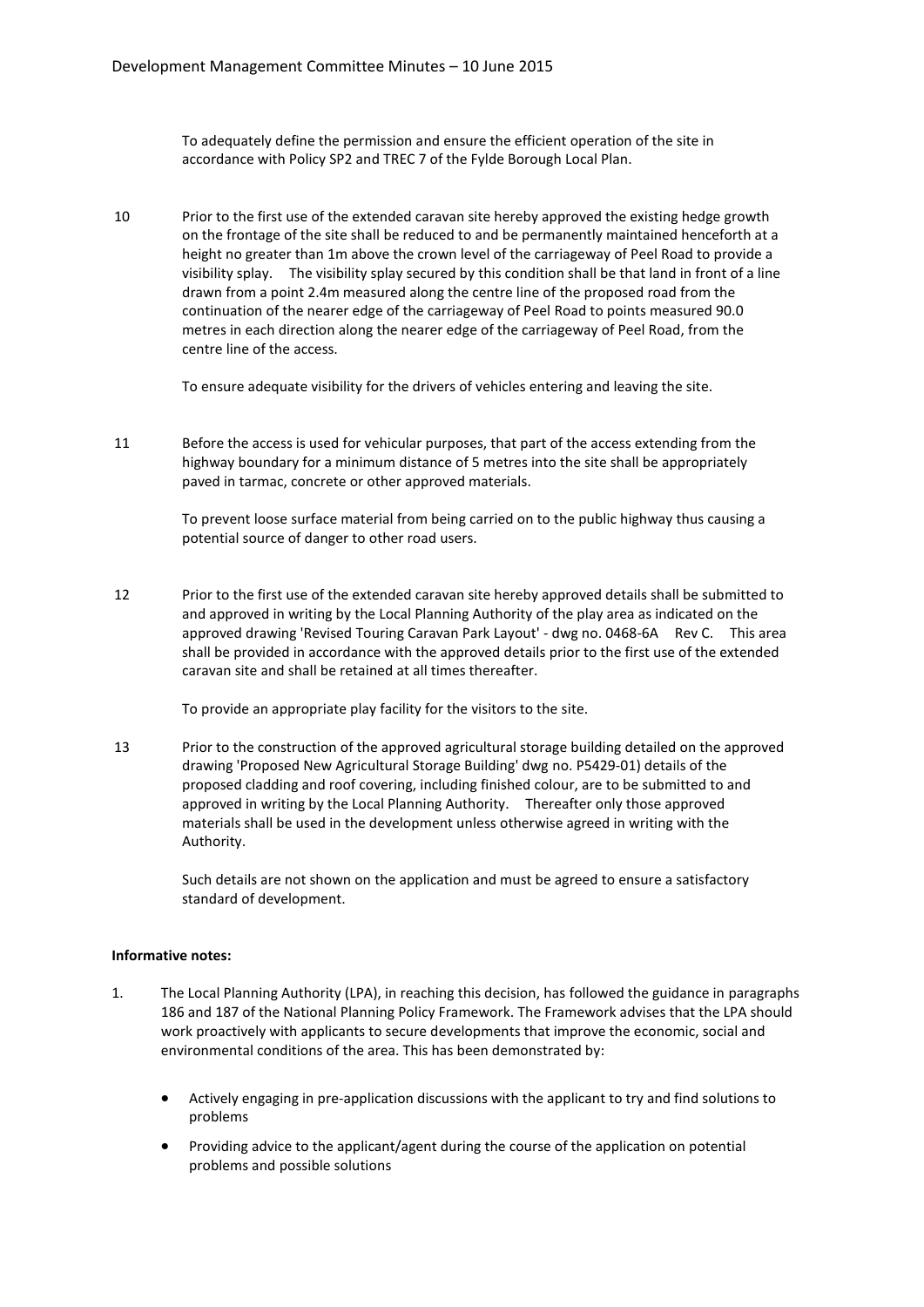- 2. 1. The operator is advised of the need for an application to amend their site licence to reflect any amendments to the site layout secured undr this planning permission.
	- 2. During the course of development of the site the operator shall have regards to and follow the conditions as identified within the 1983 Model Standards for touring caravans.
	- 3. It is understood from the supporting documents that the existing old buildings which are set to be demolished are constructed from asbestos containing materials (ACM's). As part of the demolition the owner will need to undertake a risk assessment as to whether the demolition is likely to exceed the control limit for non-licensed asbestos work which is 0.6 asbestos fibres per cubic centimetre of air  $(0.6 f/cm<sup>3</sup>)$ , measured over a 10 minute period. Any work which is likely to result in exposures at or above this level cannot be considered to be sporadic and low intensity

and should therefore only be carried out by a licensed contractor. Information on asbestos licence contractors can be accessed via the following link-

http://webcommunities.hse.gov.uk/connect.ti/asbestos.licensing/grouphome.

Where it is identified that the above fibre count is not likely to be exceeded a further risk assessment will need to be undertaken to establish whether the work is required to be notified as "Notifiable Non-Licensed Work" (NNLW).

Further information is available from- http://www.hse.gov.uk/asbestos/faq.htm

# **Item Number:** 5

| Application Reference: 15/0151 |                  | <b>Type of Application:</b>                                          | <b>Outline Planning</b>                                              |
|--------------------------------|------------------|----------------------------------------------------------------------|----------------------------------------------------------------------|
|                                |                  |                                                                      | Permission                                                           |
| Applicant:                     | Coppice Farm LLP | Agent :                                                              | <b>Gary Hoerty Associates</b>                                        |
|                                |                  |                                                                      |                                                                      |
| Location:                      |                  | COPPICE FARM LAND, WEST MOSS LANE, WESTBY WITH PLUMPTONS             |                                                                      |
| <b>Proposal:</b>               |                  | RE-SUBMISSION OF 14/0550 - OUTLINE APPLICATION FOR THE ERECTION OF 4 |                                                                      |
|                                |                  |                                                                      | BUILDINGS PROVIDING 1,400m2 OF LIGHT INDUSTRIAL ACCOMMODATION (CLASS |
|                                |                  | B1C) FOLLOWING DEMOLITION OF EXISTING 8 TIMBER FRAME BUILDINGS       |                                                                      |
|                                |                  | (ACCESS AND SCALE APPLIED FOR AND ALL OTHER MATTERS RESERVED)        |                                                                      |

#### **Decision**

Outline Planning Permission :- Granted

#### **Conditions and Reasons**

1 A subsequent application for the approval of reserved matters must be made not later than the expiration of three years beginning with the date of this permission and the development must be begun not later than whichever is the later of the following dates:

[a] The expiration of five years from the date of this permission;

or

[b] The expiration of two years from the final approval of the reserved matters, or in the case of approval on different dates, the final approval of the last such matter approved.

Required to be imposed pursuant to Section 92 of the Town and Country Planning Act 1990.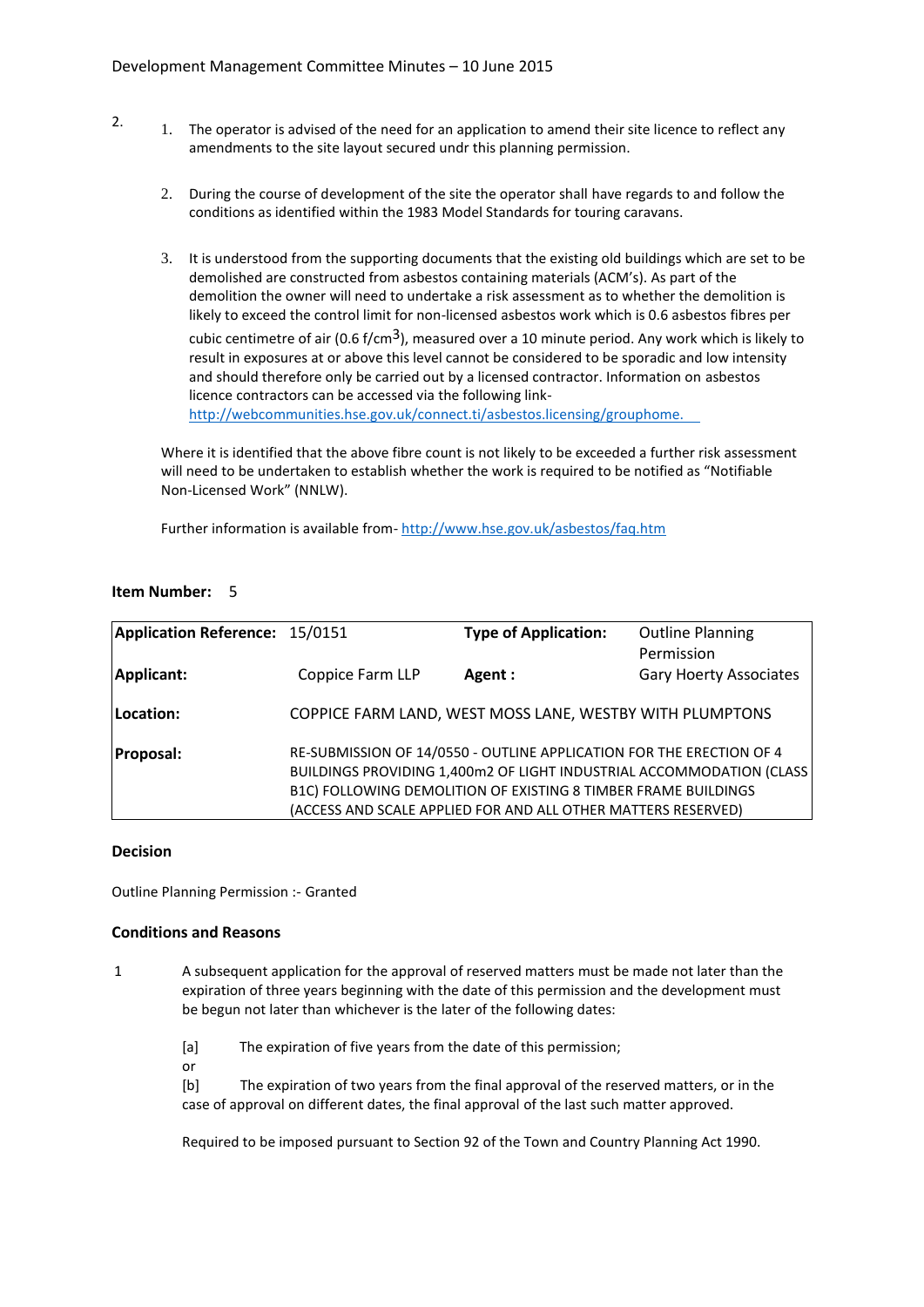2 Before any development is commenced (a) reserved matters application(s) must be submitted to and approved by the Local Planning Authority in respect of the following reserved matters:

Nos. (1, 3 and 5)

(Reserved matters are:- 1. Layout

- 2. Scale
- 3. Appearance
- 4. Access
- 
- 5. Landscaping

This permission is an outline planning permission and details of these matters still remain to be submitted.

3 The premises shall be used for uses falling within Class B1(c) and for no other purpose (including any other purpose in Class B1 of the Schedule to the Town and Country Planning (Use Classes) Order 1987, or in any provision equivalent to that Class in any statutory instrument revoking and re-enacting that Order with or without modification.

To safeguard the amenities of the occupiers of the adjacent dwelling.

4 No machinery shall be operated, no process shall be carried out and no deliveries taken at or dispatched from the site outside the following times 07.00 hours to 18.00 hours Mondays to Fridays and 08.00 hours to 13.00 hours on Saturdays not at any time on Sundays, Bank or Public Holidays

To safeguard the amenities of the occupiers of the adjacent dwelling.

5 No external storage (including goods, vehicles, scrap or waste) shall take place outside the buildings.

To safeguard the visual amenities of the area.

6 Prior to the commencement of development, details of provision for nesting barn owls, barn swallows and house sparrows and roosting opportunities for bats shall be submitted to and approved in writing by the Local Planning Authority. The approved provisions shall be implemented in full before the use hereby permitted commences.

> In order not to disturb or deter the occupation by bats or the nesting or roosting of Barn Owls, as both species are protected by the Wildlife and Countryside Act 1981.

7 No part of the development hereby approved shall commence until a scheme for the construction of the site access and the off-site works of highway improvement has been submitted to, and approved by, the Local Planning Authority in consultation with the Highway Authority.

> In order to satisfy the Local Planning Authority and Highway Authority that the final details of the highway scheme/works are acceptable before work commences on site.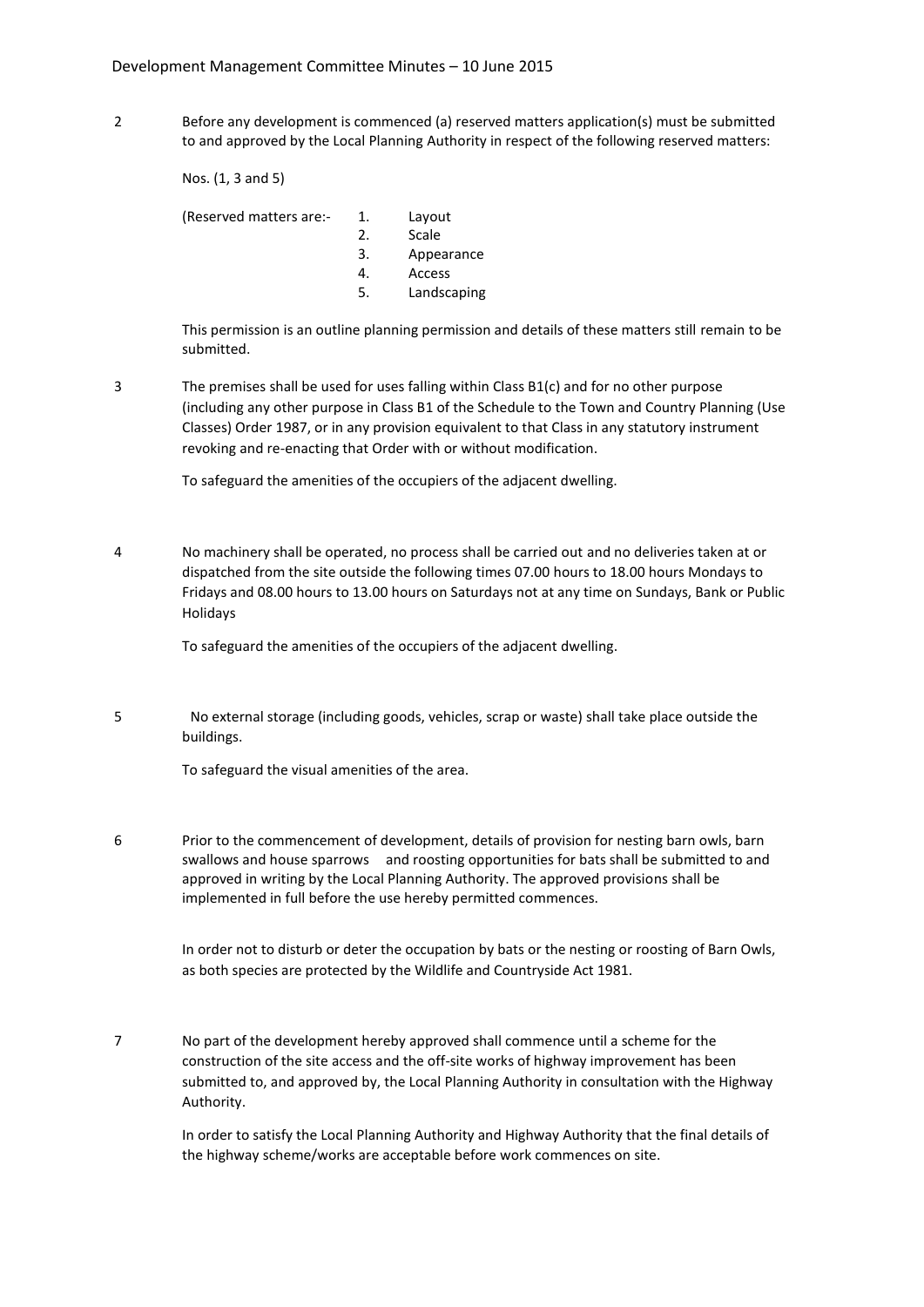8 No part of the development hereby approved shall be occupied or opened for trading until the approved scheme referred to in Condition 7 has been constructed and completed in accordance with the scheme details.

> In order that the traffic generated by the development does not exacerbate unsatisfactory highway conditions in advance of the completion of the highway scheme/works.

9 If demolition of the existing buildings on site takes place over 12 months after outline planning permission is granted then a further precautionary survey of the buildings shall be carried out prior to the commencement of demolition works. The survey report shall be submitted to the Local Planning Authority for approval in writing prior to the commencement of demolition work's, and the works shall be carried out in accordance with the methodology for any mitigation identified in the further survey.

> Reason: In the interests of protecting wildlife and biodiversity and to comply with the provisions of the Wildlife & Countryside Act 1981 and the National Planning Policy Framework

10 No development shall take place unless and until a Radar Mitigation Scheme (RMS) agreed with the operator (NATS) has been submitted to and approved in writing by Fylde Borough Council in order to mitigate the impact of the development on the NATS St. Annes SSR radar and associated air traffic management operations. The approved RMS shall be implemented prior to development taking place and shall thereafter be operated in full accordance with the approved scheme.

Reason: In the interests of aviation safety.

11 No demolition, construction or other works that may affect wintering birds shall take place in the wintering bird period (October to March inclusive).

> Reason: In the interests of protecting wildlife and biodiversity and to comply with the provisions of the Wildlife & Countryside Act 1981 and the National Planning Policy Framework.

12 The development permitted by this planning permission shall only be carried out in accordance with the approved Flood Risk Assessment (FRA) and the following mitigation measures detailed within the FRA:

> Finished floor levels are set no lower than 4.5 m above Ordnance Datum (AOD). The mitigation measures shall be fully implemented prior to occupation and subsequently in accordance with the timing / phasing arrangements embodied within the scheme, or within any other period as may subsequently be agreed, in writing, by the local planning authority.

Reason: To reduce the risk of flooding to the proposed development and future occupants

13 No development shall take place until a surface water drainage scheme for the site, based on sustainable drainage principles and an assessment of the hydrological and hydrogeological context of the development, has been submitted to and approved in writing by the local planning authority. The drainage strategy should demonstrate the surface water run-off generated up to and including the 1 in 100 year critical storm will not exceed the run-off from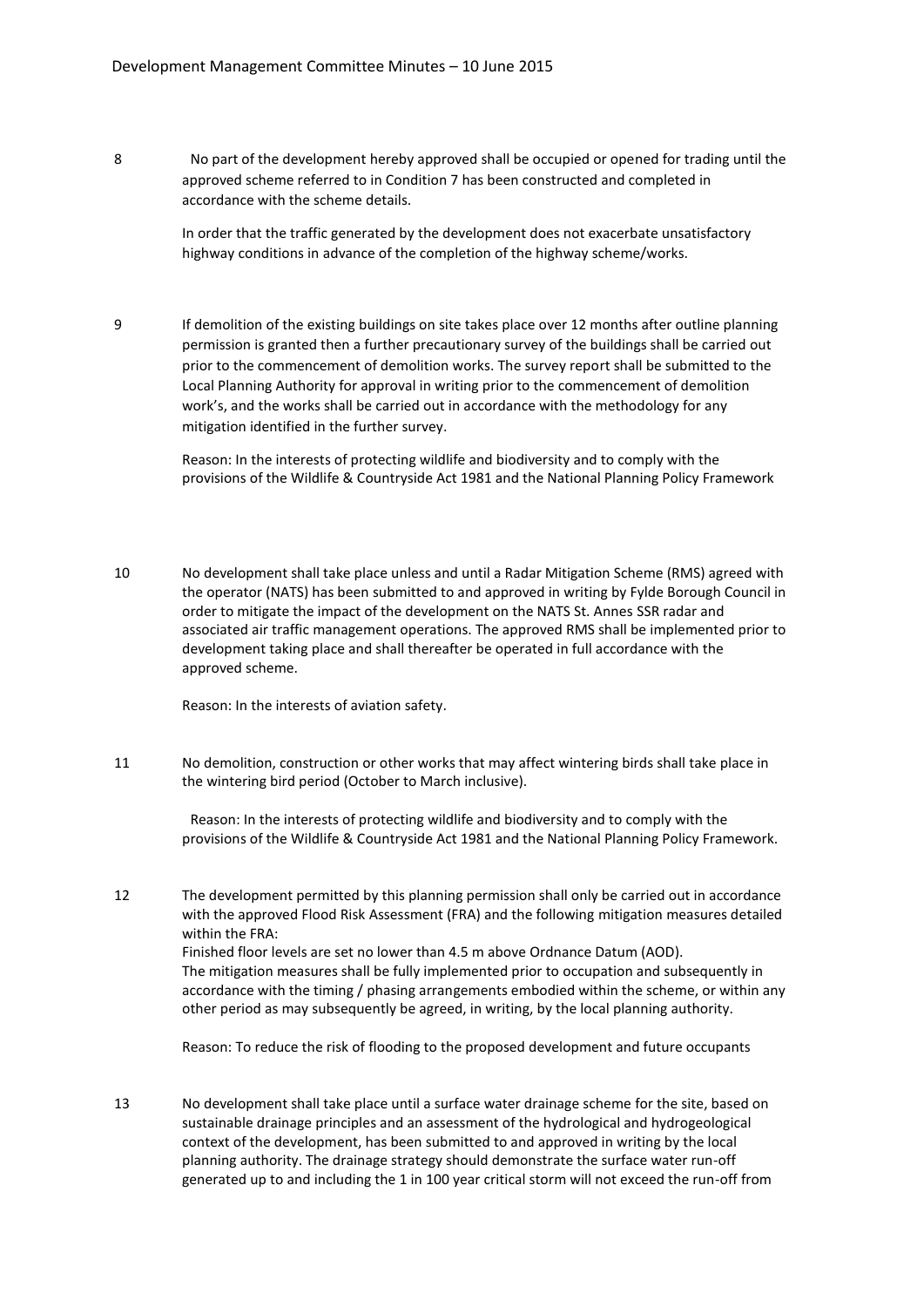the undeveloped site following the corresponding rainfall event and including a 20% betterment. The scheme shall subsequently be implemented in accordance with the approved details before the development is completed. The scheme shall also include details of how the scheme shall be maintained and managed after completion

Reason: To prevent the increased risk of flooding, both on and off site.

14 The development shall be carried out, except where modified by the conditions to this permission, in accordance with the Planning Application received by the Local Planning Authority on 10 March 2015, including the following plans:

> CFL/635/1877/01 CFL/635/1877/02 FRA – 5785/R1 Rev A 26.03.15

Reason: For the avoidance of doubt and so that the local planning authority shall be satisfied as to the details.

#### **Informative notes:**

- 1. The Local Planning Authority (LPA), in reaching this decision, has followed the guidance in paragraphs 186 and 187 of the National Planning Policy Framework. The Framework advises that the LPA should work proactively with applicants to secure developments that improve the economic, social and environmental conditions of the area. This has been demonstrated by:
	- 1. Actively engaging in pre-application discussions with the applicant to try and find solutions to problems
	- 2. Providing advice to the applicant/agent during the course of the application on potential problems and possible solutions
	- 3. Securing revised plans during the course of the application which have overcome initial problems
- 2. The grant of planning permission will require the applicant to enter into an appropriate Legal Agreement, with the County Council as Highway Authority. The Highway Authority hereby reserves the right to provide the highway works within the highway associated with this proposal. Provision of the highway works includes design, procurement of the work by contract and supervision of the works. The applicant should be advised to contact the Environment Directorate in the first instance to ascertain the details of such an agreement and the information to be provided.
- 3. This application relates to the change of use of the existing buildings. Any major collapse or requirement to undertake substantial areas of reconstruction / repair to facilitate the change of use will nullify this planning permission and a further application will be required to assess the different planning policy and other considerations raised by such works,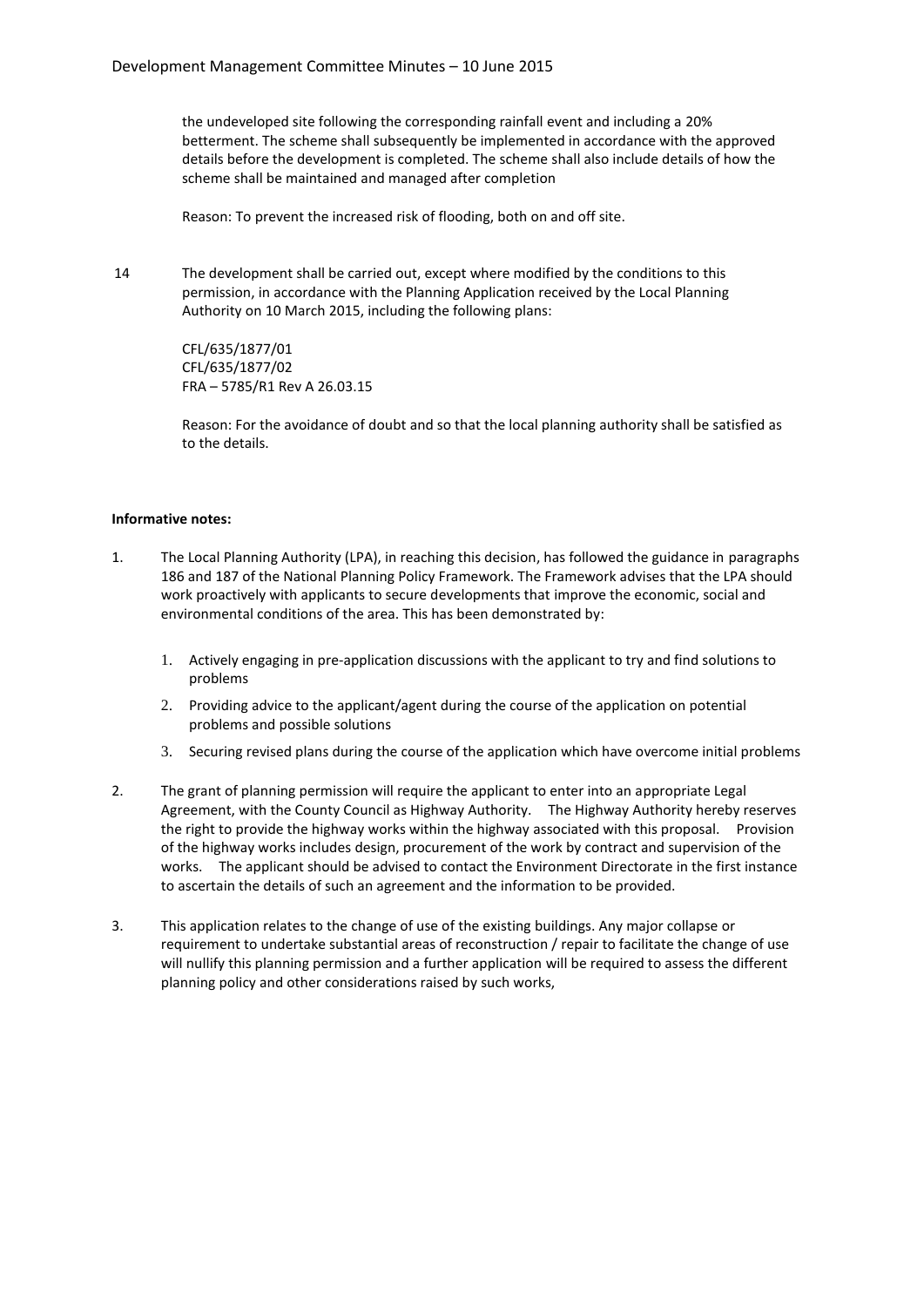| Application Reference: 15/0176 |                            | <b>Type of Application:</b>                                                                                                                   | <b>Outline Planning</b><br>Permission |
|--------------------------------|----------------------------|-----------------------------------------------------------------------------------------------------------------------------------------------|---------------------------------------|
| Applicant:                     | Clifford House 2002<br>Ltd | Agent :                                                                                                                                       | Firth Associates Ltd                  |
| Location:                      |                            | 34-36 ORCHARD ROAD, LYTHAM ST ANNES, FY8 1PF                                                                                                  |                                       |
| <b>Proposal:</b>               | FOR)                       | OUTLINE APPLICATION FOR ERECTION OF FOUR STOREY BUILDING PROVIDING 14<br>APARTMENTS WITH ASSOCIATED PARKING (ACCESS, LAYOUT AND SCALE APPLIED |                                       |

#### **Decision**

Outline Planning Permission :- Granted

#### **Conditions and Reasons**

1 Application for approval of reserved matters must be made not later than the expiration of three years beginning with the date of this permission and the development must be begun not later than: (i) the expiration of three years from the date of this permission; or (ii) two years from the date of approval of the last of the reserved matters to be approved.

> To comply with the requirements of section 92 of the Town and Country Planning Act 1990 as amended by Section 51 of the Planning and Compulsory Purchase Act 2004.

2 The approval of the Local Planning Authority shall be sought in respect of the following matters before the development is commenced:- the external appearance of the building and the landscaping of the site.

> The application is granted in outline only under the provisions of Article 4 of the Town and Country Planning (Development Management Procedure) Order 2015 and details of the matters referred to in the condition have not been submitted for consideration.

- 3 This permission relates to the following plans:
	- Drawing no. Orchard 1/009 Rev B Existing site plan & location plan.
	- Drawing no. Orchard 1/010 Rev E Proposed site plan & ground floor.
	- Drawing no. Orchard 1/110 Rev D Proposed floor plans.
	- Drawing no. Orchard 3/310 Rev D Proposed elevations & street scene.

Notwithstanding the requirements of condition 2 of this permission, any application for reserved matters shall accord with the outline permission insofar as it relates to matters of access, layout and scale.

The application is granted in outline only in accordance with the provisions of Article 4 of the Town and Country Planning (Development Management Procedure) Order 2015. Matters of access, layout and scale have been applied for and any application for reserved matters must be in accordance with and/or not exceed the maximum parameters established as part of this permission.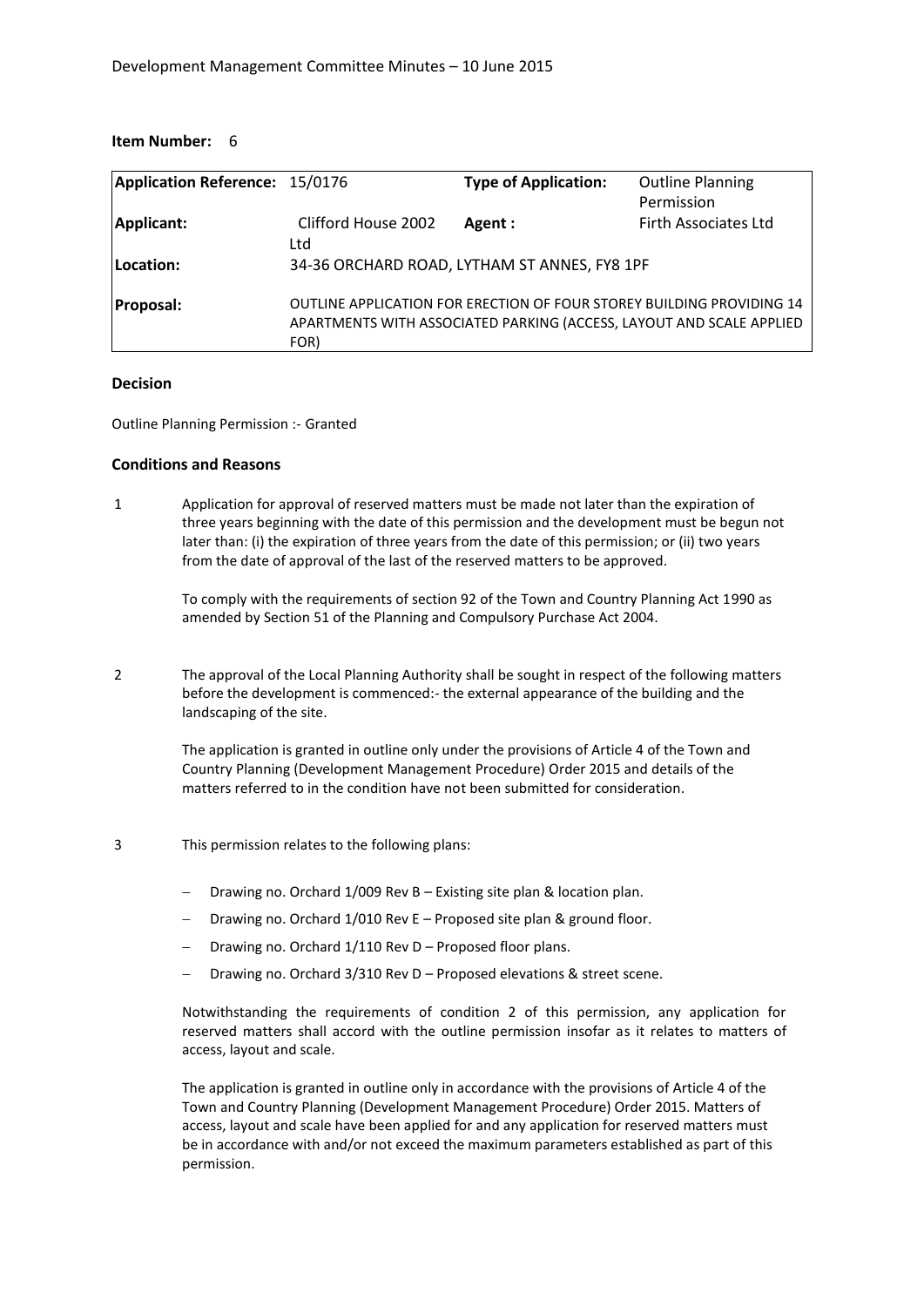- 4 No development shall take place until an investigation and risk assessment has been submitted to and approved in writing by the Local Planning Authority to assess the nature and extent of any contamination on the site (whether or not it originates on the site). The assessment must be undertaken by competent persons and a written report of the findings submitted to and approved in writing by the Local Planning Authority before any development takes place. The submitted report shall include:
	- (i) a survey of the extent, scale and nature of contamination
	- (ii) an assessment of the potential risks to:
		- human health;
		- property (existing or proposed) including buildings, crops, livestock, pets, woodland, and service lines and pipes;
		- adjoining land;
		- groundwaters and surface waters;
		- ecological systems;
		- archaeological sites and ancient monuments.
	- (iii) where unacceptable risks are identified, an appraisal of remedial options and proposal for the preferred option(s) to form a remediation strategy for the site.

The development shall thereafter be carried out in full accordance with the duly approved remediation strategy and a verification report submitted to and approved in writing by the Local Planning Authority before any of the apartments hereby approved are first occupied.

Reason: To prevent pollution of the water environment and to ensure the safe development of the site in the interests of the amenity of future occupiers in accordance with Fylde Borough Local Plan policy EP29 and the National Planning Policy Framework.

5 No development shall take place until details of finished floor levels for the building and external ground levels for its external areas have been submitted to and approved in writing by the Local Planning Authority. The development shall thereafter be implemented in accordance with the duly approved details.

> Reason: In order to ensure an acceptable relationship between the proposed development and surrounding buildings in accordance with the requirements of Fylde Borough Local Plan policy HL2.

- 6 No development shall take place until a scheme for the disposal of foul and surface water from the site has been submitted to and approved in writing by the Local Planning Authority. Unless otherwise agreed in writing with the Local Planning Authority, the scheme shall include:
	- (i) separate systems for the disposal of foul and surface water;
	- (ii) details of the rate of surface water discharge from the site to any soakaway, watercourse or surface water sewer (including any necessary flow attenuation measures and the use of SUDS where appropriate), which shall not exceed the pre-development rate.
	- (iii) details of how the scheme will be maintained and managed after completion.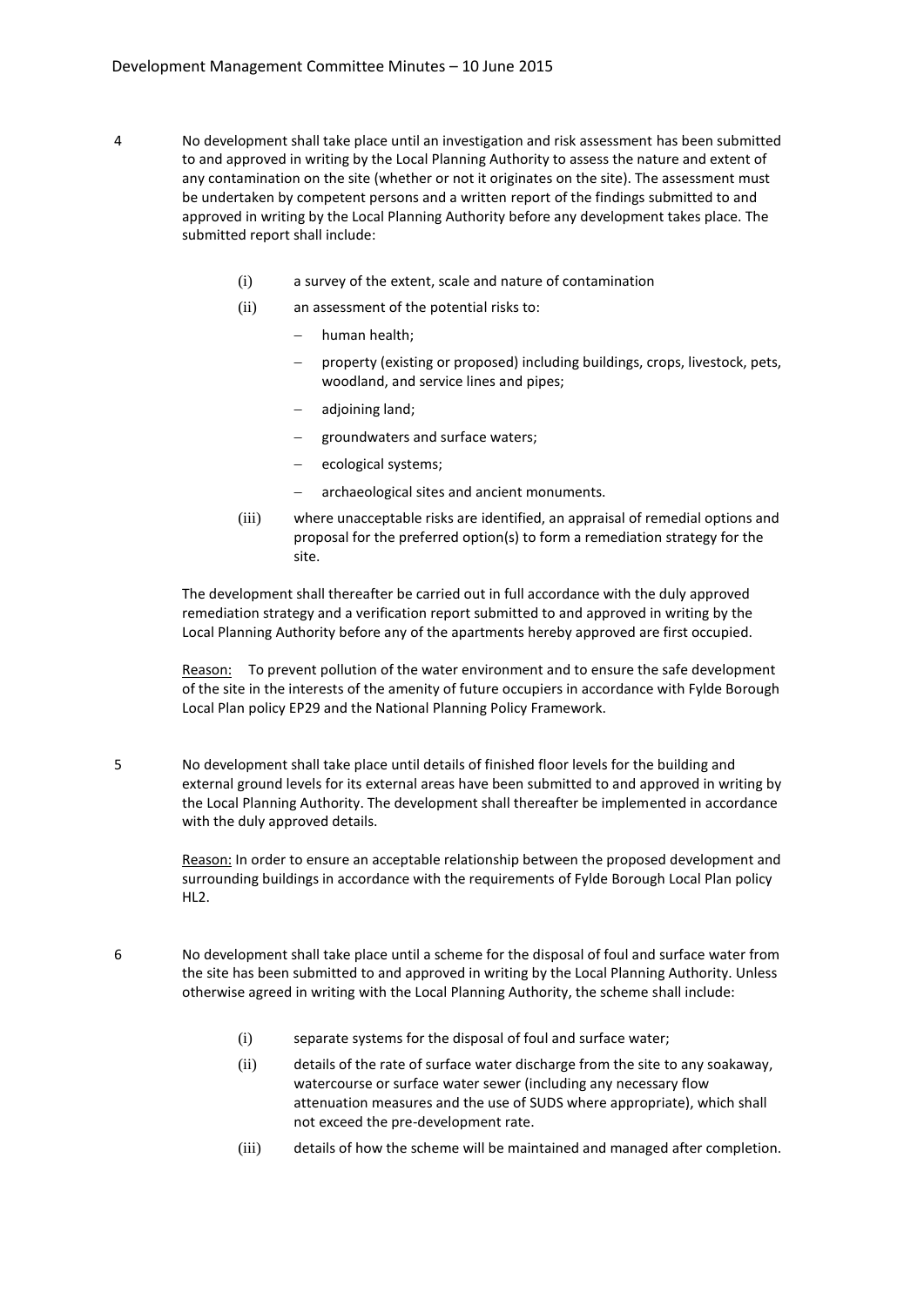The scheme shall be implemented in accordance with the duly approved details before any of the apartments are first occupied, or within any other timescale first agreed in writing with the Local Planning Authority.

Reason: To ensure that the development is not at risk of flooding and does not increase flood risk elsewhere, and that adequate measures are put in place for the disposal of foul and surface water in accordance with the requirements of Fylde Borough Local Plan policies EP25 and EP30, and the National Planning Policy Framework.

7 Notwithstanding the requirements of condition 3 of this permission, no development shall take place until a scheme for the design and construction of the site access, vehicle parking and other hardstanding areas (including their surface treatment and provision for the drainage of surface water from them) hereby approved has been submitted to and approved in writing by the Local Planning Authority. The access, parking and hardstanding areas shall be constructed and made available for use in accordance with the duly approved scheme before any of the apartments are first occupied.

> Reason: To ensure that there is adequate provision for vehicles to be parked clear of the highway and to achieve suitable visibility at the junction between the site access and Orchard Road in accordance with the requirements of Fylde Borough Local Plan policy HL2 and the National Planning Policy Framework.

#### **Informative notes:**

- 1. The Local Planning Authority (LPA), in reaching this decision, has followed the guidance in paragraphs 186 and 187 of the National Planning Policy Framework. The Framework advises that the LPA should work proactively with applicants to secure developments that improve the economic, social and environmental conditions of the area. This has been demonstrated by:
	- 1. Actively engaging in pre-application discussions with the applicant to try and find solutions to problems
	- 2. Providing advice to the applicant/agent during the course of the application on potential problems and possible solutions
	- 3. Securing revised plans during the course of the application which have overcome initial problems
- 2. This consent requires the construction, improvement or alteration of an access to the public highway. Under the Highways Act 1980 Section 184 the County Council as Highway Authority must specify the works to be carried out. Only the Highway Authority can carry out these works and therefore before any access works can start you must contact the Environment Directorate for further information. This can be done either by:
	- Visiting www.lancashire.gov.uk and following the links after searching 'Vehicle Crossings'
	- telephoning the Area Manager South 01772 538560

writing to the Area Manager South, Lancashire County Council, Cuerden Way, Bamber Bridge, Preston PR5 6BS quoting the planning application.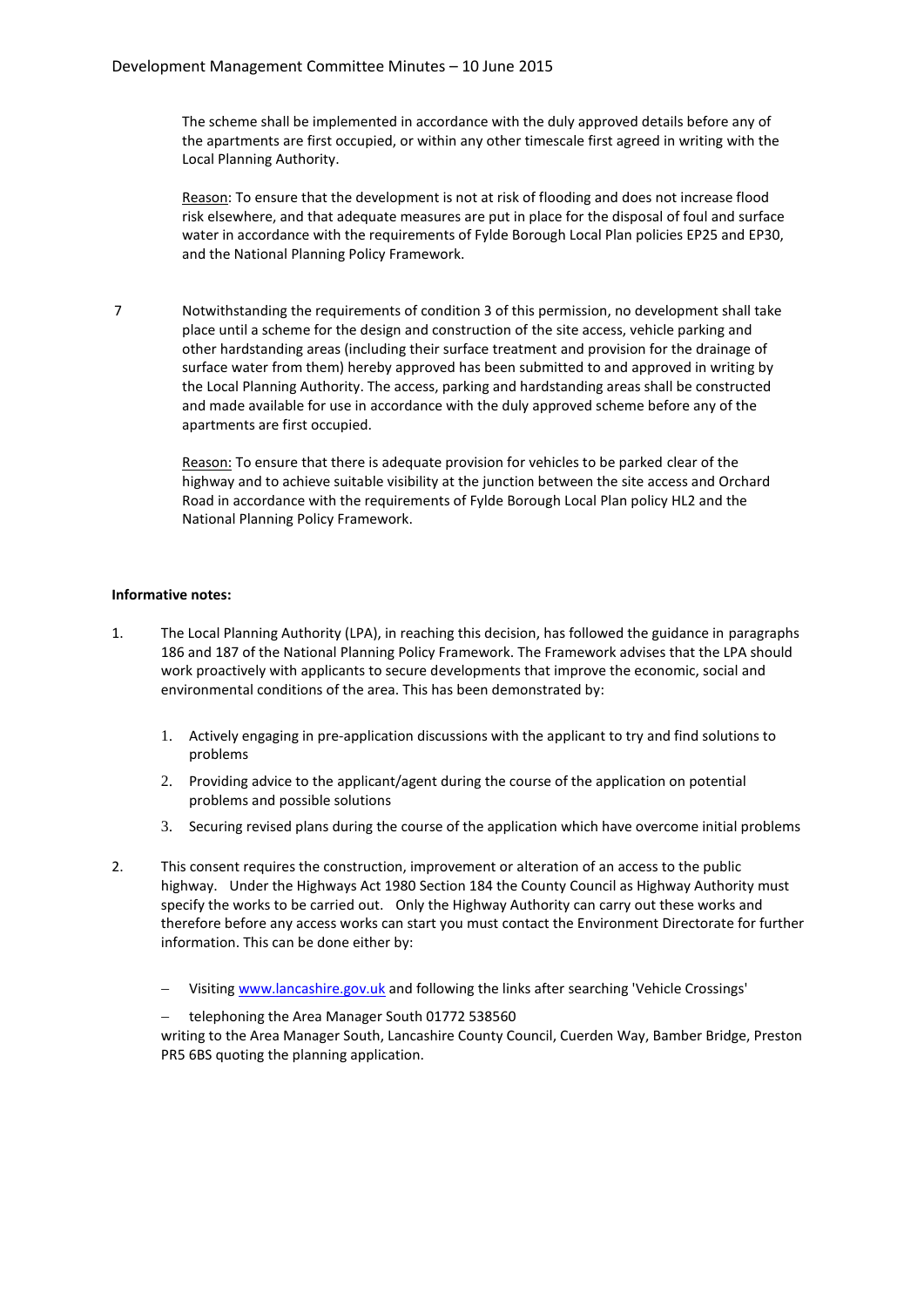| Application Reference: 15/0187 |                          | <b>Type of Application:</b>                                       | Variation of Condition                                             |
|--------------------------------|--------------------------|-------------------------------------------------------------------|--------------------------------------------------------------------|
| Applicant:                     | <b>Mr Darrell Brooks</b> | Agent :                                                           |                                                                    |
| Location:                      | PRESTON, PR4 1AD         | GEORGES GARAGE, 45 LYTHAM ROAD, BRYNING WITH WARTON,              |                                                                    |
| <b>Proposal:</b>               | AFFORDABLE DWELLINGS     | VARIATION OF CONDITION 10 ON PLANNING PERMISSION 14/0833 TO ALLOW | DEVELOPMENT OF 12 MARKET AND 4 AFFORDABLE DWELLINGS RATHER THAN 16 |

#### **Decision**

Variation of Condition :- Granted

#### **Conditions and Reasons**

1 The development hereby permitted must be begun not later than the expiration of 3 years commencing upon the date of this permission, and where applicable should be undertaken in strict accordance with the plan(s) comprising all aspects of the approved development accompanying the decision notice.

> This standard time limit is required to be imposed pursuant to Section 51 of the Planning and Compulsory Purchase Act 2004, while compliance with approved plans is required to ensure the approved standard of development is achieved.

- 2 This consent relates to the following plans and / or reports:
	- Location Plan Dwg no. 451/PLW/LP, dated November 2014
	- Topographical Survey Dwg no. TB-GG-01 Rev B, dated 05/12/2011
	- External Works Plan Dwg no. 451/PLW/EXW Rev B, dated September 2014 and received by the Local Planning Authority on 08/12/2014
	- Proposed A3 Site Layout Dwg no. 451/PLW/SLP, dated November 2014
	- Type A 2 Bed 2b4p Planning 840sq ft Dwg no. 451/PLW/2b4 Rev D, dated September 2014
	- Type B 3 Bed 3b5p Planning 968sq ft Dwg no. 451/PLW/3b5 Rev D, dated September 2014
	- 4 Block Configuration Dwg no. 451/PLW/Com Rev C, dated September 2014
	- Design & Access Statement Ref. 451/PLW/DAS, dated NOvember 2014
	- Lytham Road Remediation Statement Ref. BHI\_SKM\_AH\_001, dated September 2013

For the avoidance of doubt and as agreed with the applicant / agent.

3 The external materials to be used in the development hereby approved shall accord entirely with those samples submitted to the local planning authority and described in the email from Darrell Brooks, dated 24 November 2014. Any modification thereafter shall be agreed with the Local Planning Authority in writing prior to any substitution of the agreed materials.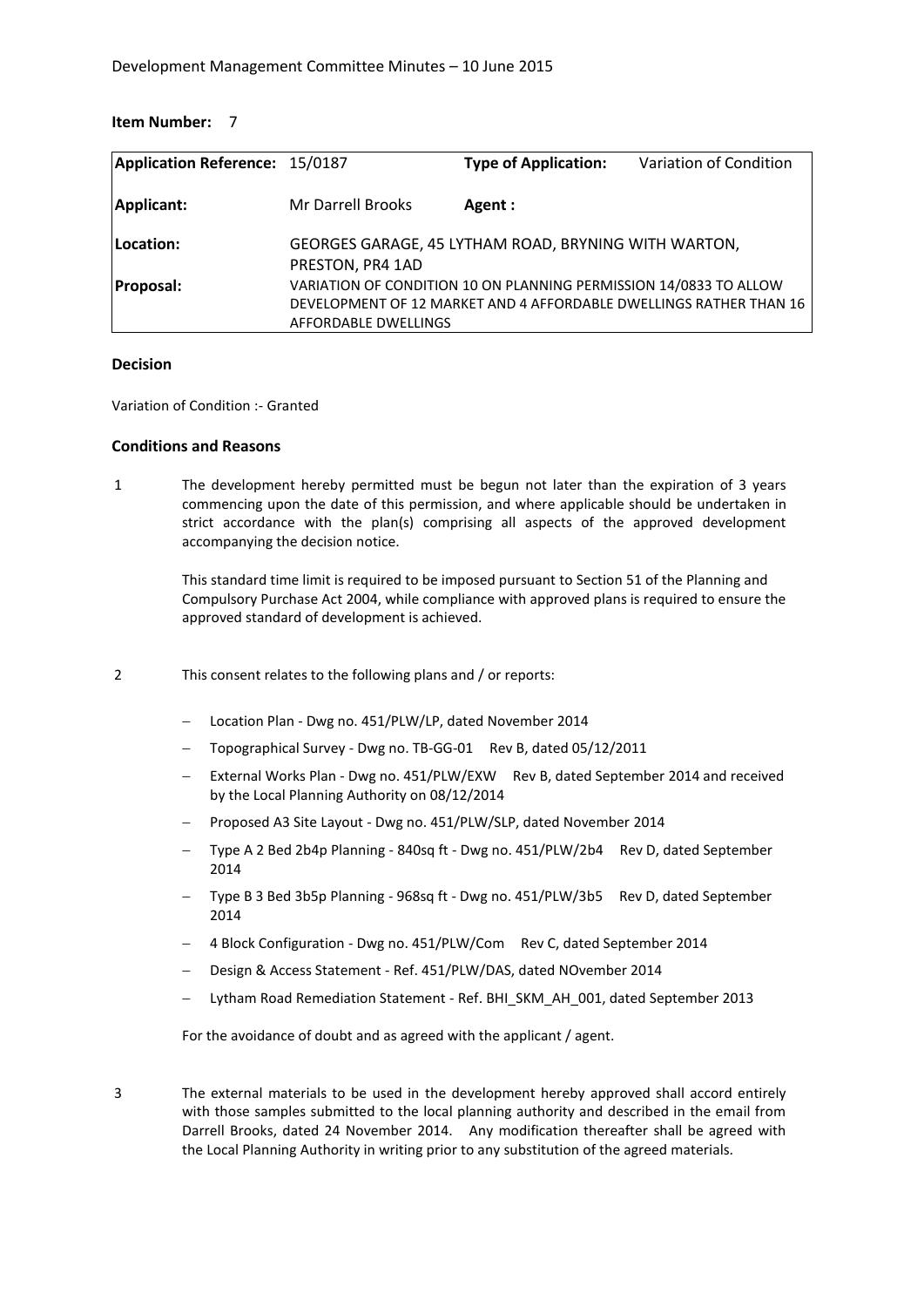In the interests of visual amenity.

4 Prior to the first occupation of any dwelling on the site, details shall be submitted to and approved in writing by the Local Planning Authority of the on-going maintenance of the communal areas of internal access roads and footways, areas of landscaping and all associated features such as streetlighting, signage, drains and boundary treatments that lie within these areas. The development shall thereafter be maintained in accordance with the approved schedule of maintenance.

> To ensure that the development is implemented and maintained to a satisfactory degree into the future.

5 That no works shall commence or be undertaken between the months of March and July inclusive, until a walkover survey of the site and its boundary hedges has been undertaken to establish the presence of any breeding birds and the results submitted to the Local Planning Authority. Should such sites be identified, then a mitigation and phasing scheme for any construction works in the vicinity of the identified nesting sites shall be submitted to the Local Planning Authority for approval and implemented throughout the construction of the dwelling.

> To ensure that disturbance to any breeding birds within the site is minimised during the construction of the dwelling

6 The 'Post Lane Construction Plan' submitted as part of the application is to be implemented and fully accorded with during the construction of the development.

> To maintain the safe operation of the pedestrian and highway network in the area during construction given the proximity to residential properties.

7 Prior to the commencement of any development, details of the foul drainage scheme shall be submitted to and approved in writing by the Local Planning Authority. Foul shall be drained on a separate system. No building shall be occupied until the approved foul drainage scheme has been completed to serve that building, in accordance with the approved details.

> This development shall be completed maintained and managed in accordance with the approved details.

To ensure that appropriate measures are taken to provide suitable drainage from the site as required by Policy EP25 of the Fylde Borough Local Plan.

8 Prior to the commencement of any development, a surface water drainage scheme and means of disposal, based on sustainable drainage principles with evidence of an assessment of the site conditions (inclusive of how the scheme shall be managed after completion) shall be submitted to and approved in writing by the Local Planning Authority. The surface water drainage scheme must be restricted to existing runoff rates and unless otherwise agreed in writing by the Local Planning Authority, no surface water shall discharge to the public sewerage system either directly or indirectly.

> This development shall be completed maintained and managed in accordance with the approved details.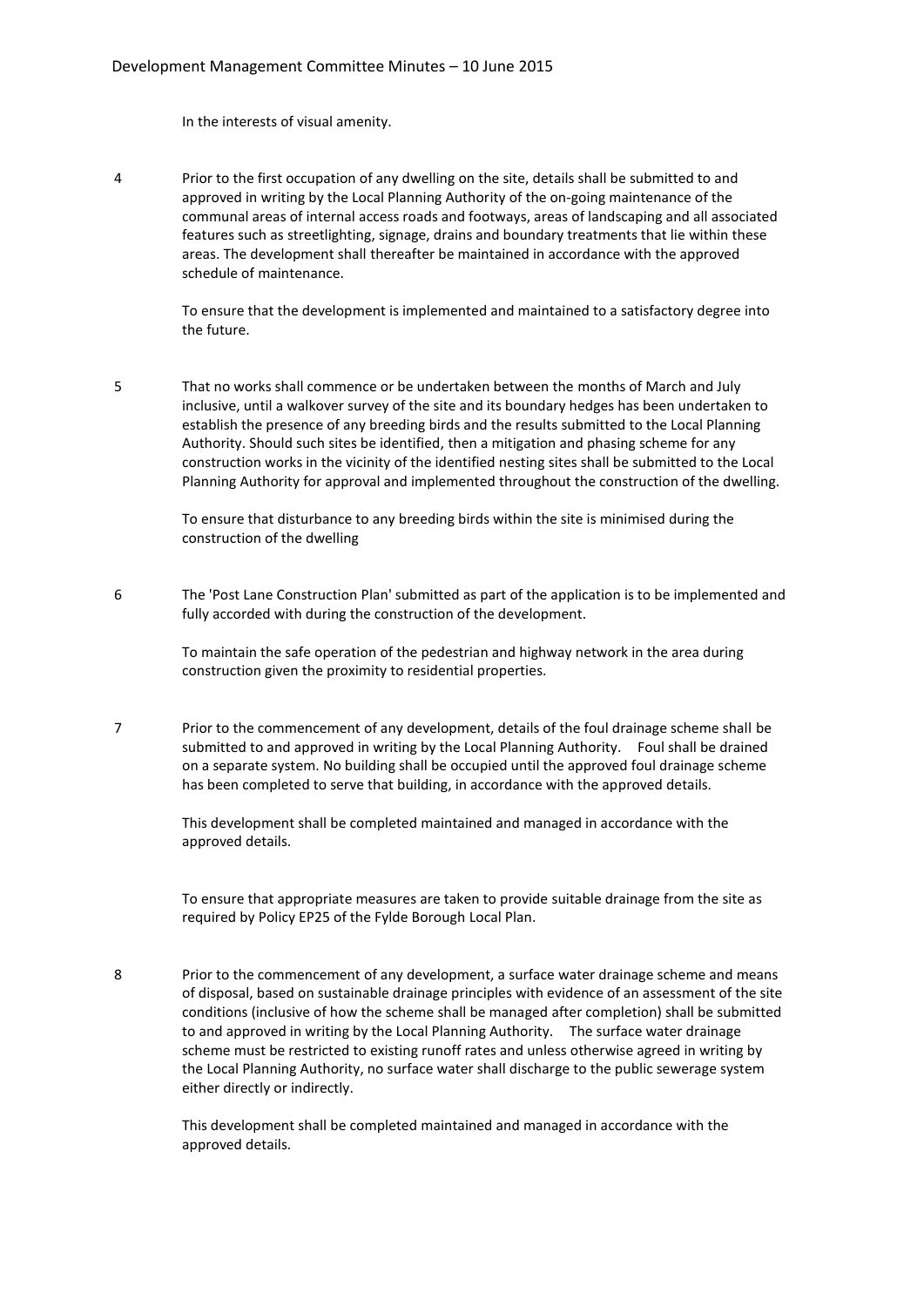To ensure a satisfactory means of drainage is provided and that there is no increase in the volumes of surface water discharge from the site.

9 No occupation of any part of the permitted development shall take place until a verification report demonstrating completion of works set out in the approved remediation strategy prepared by SKM Enviros (Final report dated September 2013 reference BHI\_SKM\_AH\_001) and the effectiveness of the remediation shall be submitted to and approved, in writing, by the Local Planning Authority. The report shall include results of sampling and monitoring carried out in accordance with the approved verification plan to demonstrate that the site remediation criteria have been met. It shall also include any plan (a "long-term monitoring and maintenance plan") for longer-term monitoring of pollutant linkages, maintenance and arrangements for contingency action, as identified in the verification plan. The long-term monitoring and maintenance plan shall be implemented as approved.

> Reason: To ensure completion of the site remediation and reduce the risk of pollution to controlled waters as a result of the development.

- 10 The development hereby approved shall comprise of not less than 30% affordable housing (4No. dwellings in this approved development) and shall not commence until a scheme for the provision of the affordable housing has been submitted to and approved in writing by the local planning authority. The affordable housing shall be provided in accordance with the approved scheme in accordance with the definition of affordable housing in Annex 2 of the National Planning Policy Framework or any future guidance that replaces it. The scheme shall include:
	- 1. proposals for the management of the affordable housing and the arrangements for the transfer of the affordable housing to an affordable housing provider if any of the affordable housing is to be so transferred;
	- 2. the arrangements to ensure that such provision is affordable for both first and subsequent occupiers of the affordable housing and that the dwellings remain affordable in perpetuity (or in line with the relevant legislation and guidance that is applicable at the time)
	- 3. the occupancy criteria to be used to assess eligibility of potential occupiers of the affordable housing and the mechanism for the application of such occupancy criteria.

Reason: To ensure that the appropriate number of dwellings remain affordable in perpetuity and so meet the identified local need under the Fylde Borough Council Interim Housing Policy as required by guidance in para 50 of NPPF..

#### **Informative notes:**

1. The Local Planning Authority (LPA), in reaching this decision, has followed the guidance in paragraphs 186 and 187 of the National Planning Policy Framework. The Framework advises that the LPA should work proactively with applicants to secure developments that improve the economic, social and environmental conditions of the area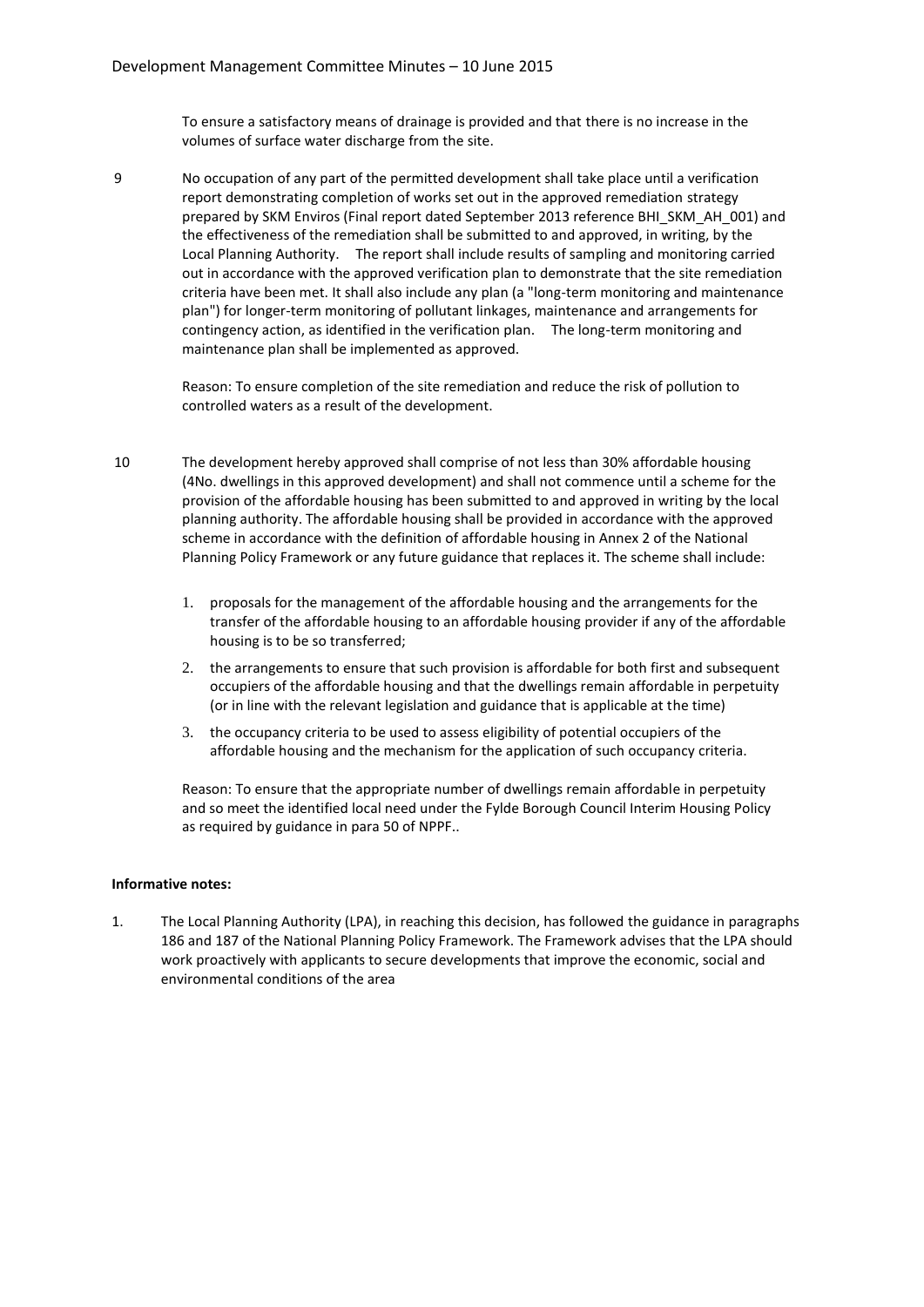| Application Reference: 15/0215 |            | <b>Type of Application:</b>                                    | <b>Householder Planning</b><br>Application |
|--------------------------------|------------|----------------------------------------------------------------|--------------------------------------------|
| Applicant:                     | Ms Fiddler | Agent :                                                        | Clover Design                              |
| Location:                      |            | 69 KIRKHAM ROAD, NORTH OF BYPASS, FRECKLETON, PRESTON, PR4 1HS |                                            |
| <b>Proposal:</b>               |            | PROPOSED TWO STOREY REAR EXTENSION WITH JULIETTE BALCONY       |                                            |

#### **Decision**

Householder Planning Application :- Granted

#### **Conditions and Reasons**

1 The development hereby permitted must be begun not later than the expiration of 3 years commencing upon the date of this permission, and where applicable should be undertaken in strict accordance with the plan(s) comprising all aspects of the approved development accompanying the decision notice.

> This standard time limit is required to be imposed pursuant to Section 51 of the Planning and Compulsory Purchase Act 2004, while compliance with approved plans is required to ensure the approved standard of development is achieved.

2 The materials of construction and/or finish in respect of the extension hereby approved shall match those of the existing building entirely to the satisfaction of the Local Planning Authority.

To ensure visual harmony in respect of the overall development.

- 3 This consent relates to the following plans and / or reports:
	- Location Plan project 15-005, drawing 1001
	- Existing plans and Elevations project 15-005, drawing 1000
	- Proposed plans and Elevations project 15-005, drawing 1100 rev c

Reason: For the avoidance of doubt and as agreed with the applicant / agent.

#### **Informative notes:**

1. The Local Planning Authority (LPA), in reaching this decision, has followed the guidance in paragraphs 186 and 187 of the National Planning Policy Framework. The Framework advises that the LPA should work proactively with applicants to secure developments that improve the economic, social and environmental conditions of the area